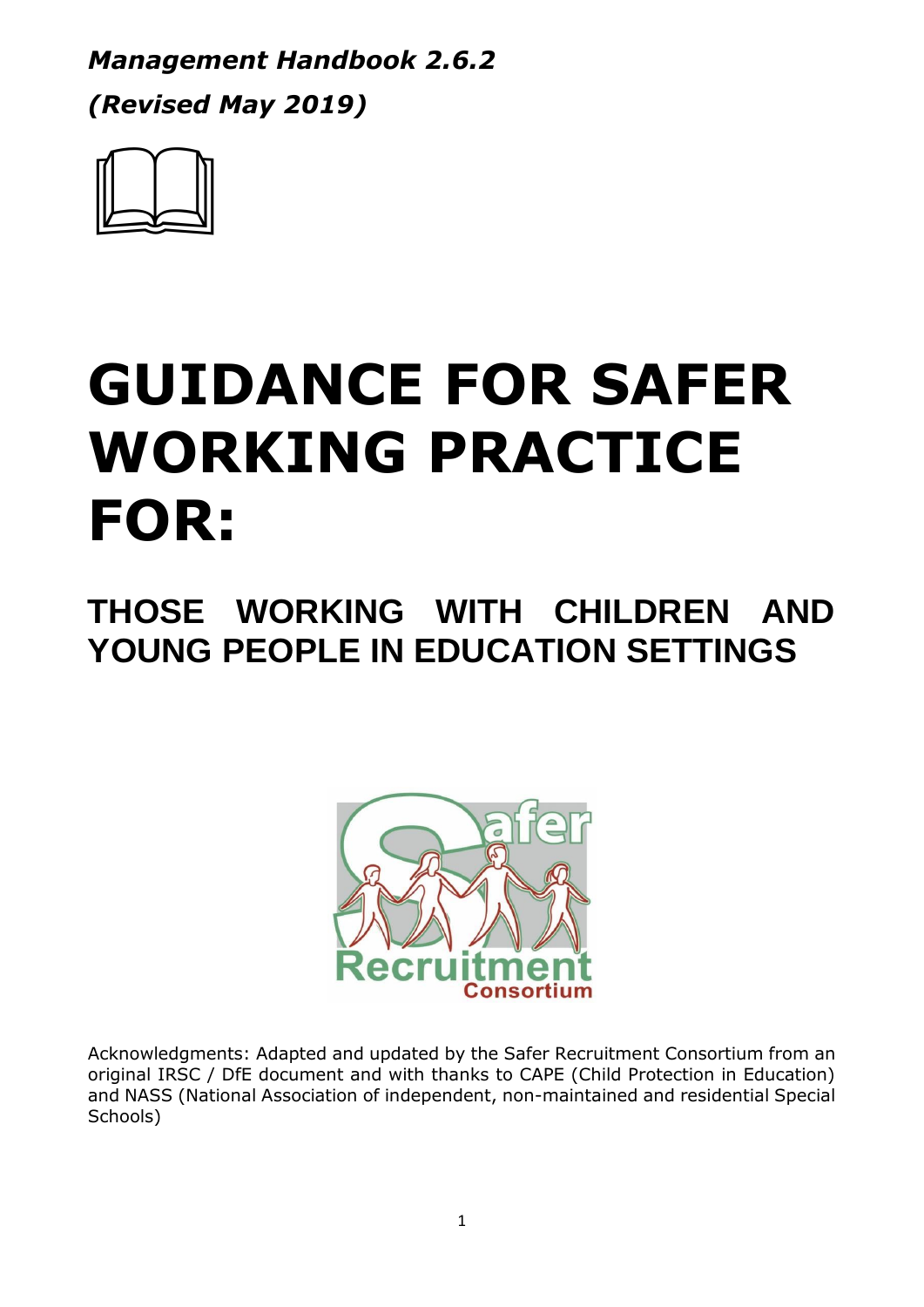### **Contents**

## **Section Page**

|     | Foreword                                                      | 3              |
|-----|---------------------------------------------------------------|----------------|
| j.  | Defnitions                                                    | 3              |
| Ϊİ  | Overview and purpose of the guidance                          | 3              |
| iii | Underpinning principles                                       | $\overline{4}$ |
| iv  | How to use the document                                       | 5              |
| 1.  | Introduction                                                  | 6              |
| 2.  | Status of the document                                        | 6              |
| 3.  | Responsibilities                                              | 6              |
| 4.  | Making professional judgements                                | 7              |
| 5.  | Power and positions of trust and authority                    | $\overline{7}$ |
| 6.  | Confidentiality                                               | 8              |
| 7.  | Standards of behaviour                                        | 9              |
| 8.  | Dress and appearance                                          | 10             |
| 9.  | Gifts, rewards, favouritism and exclusion                     | 10             |
| 10. | Infatuations and "crushes"                                    | 11             |
| 11. | Social contact outside of the workplace                       | 11             |
| 12. | Communication with children (including the use of technology) | 12             |
| 13. | Physical contact                                              | 13             |
| 14. | Other activities that require physical contact                | 14             |
| 15. | Intimate / personal care                                      | 15             |
| 16. | Behaviour management                                          | 16             |
| 17. | The use of care & control / physical intervention             | 16             |
| 18. | Sexual conduct                                                | 17             |
| 19. | One to one situations                                         | 18             |
| 20. | Home visits                                                   | 18             |
| 21. | Transporting pupils                                           | 19             |
| 22. | <b>Educational visits</b>                                     | 20             |
| 23. | First aid and medication                                      | 21             |
| 24. | Photography, video and other images                           | 22             |
| 25. | Exposure to inappropriate images                              | 23             |
| 26. | Personal living accommodation including on site provision     | 24             |
| 27. | Overnight supervision and examinations                        | 24             |
| 28. | Curriculum                                                    | 25             |
| 29. | Whistleblowing                                                | 25             |
| 30. | Sharing concerns and recording incidents                      | 26             |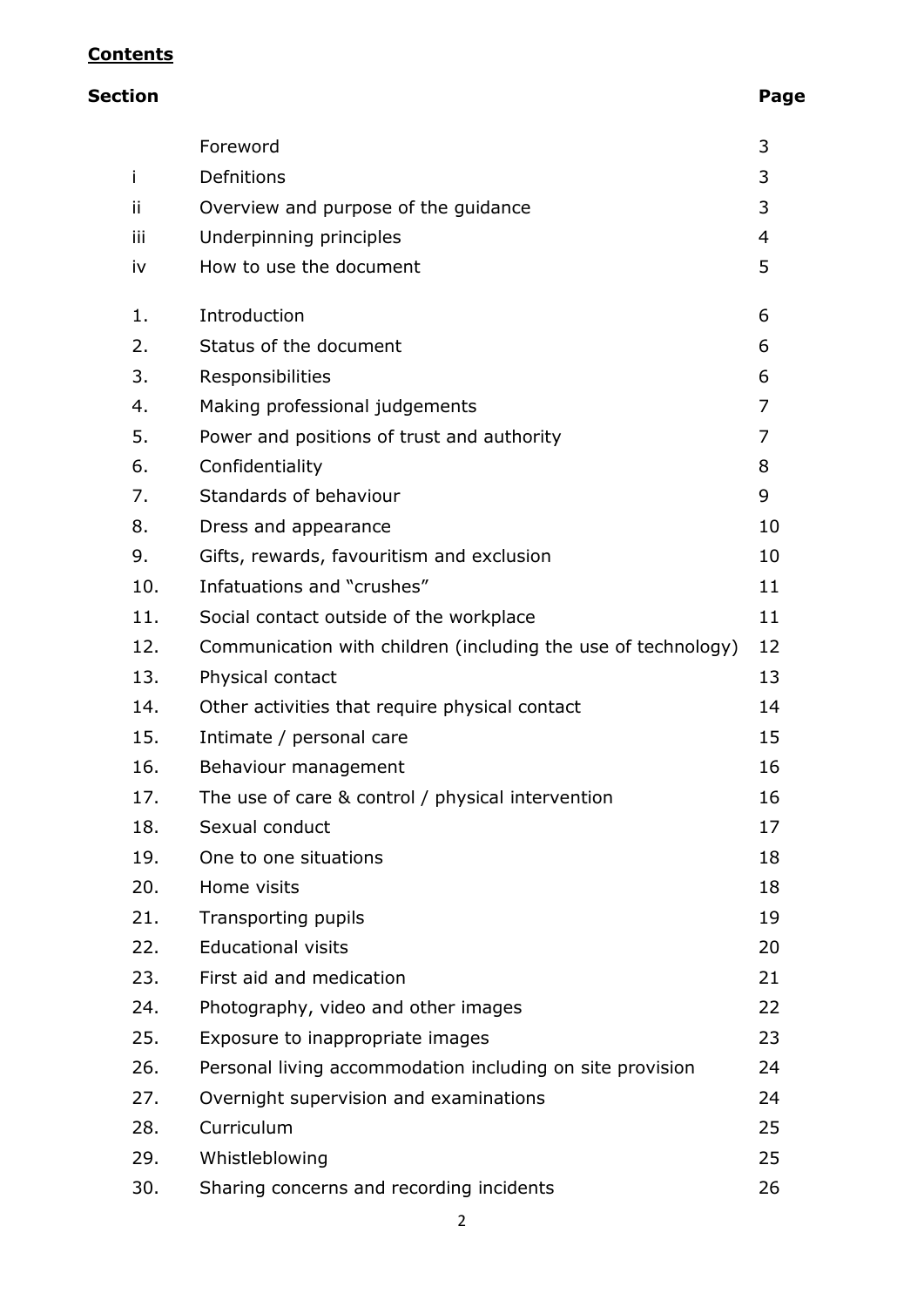#### **Foreword**

Safeguarding and promoting the welfare of children is everyone's responsibility and I welcome the Safer Recruitment Consortium's guidance. It provides simple but detailed and practical advice to schools, colleges and the three safeguarding partners. I would encourage this guidance to be read alongside the DfE statutory guidance *Keeping children safe in education* when devising and implementing safeguarding and child protection policies and procedures.

#### **Nadhim Zahawi MP**

Parliamentary Under-Secretary of State for Children and Families Department for Education

#### **I. Definitions**

For ease of reading, references will be made to 'school' and setting. This term encompasses all types of educational establishments including academies, independent and free schools, pupil referral units, alternative provision, FE institutions, sixth form colleges and early years settings.

References made to 'child' and 'children' refer to children and young people under the age of 18 years. However, the principles of the document apply to professional behaviours towards all pupils, including those over the age of 18 years. 'Child' should therefore be read to mean **any pupil** at the education establishment.

References made to adults and staff refer to all those who work with pupils in an educational establishment, in either a paid or unpaid capacity. This would also include, for example, those who are not directly employed by the school or setting, e.g. local authority staff, sports coaches, governors, or trustees.

The term 'allegation' means where it is alleged that a person who works with children has

- behaved in a way that has harmed a child, or may have harmed a child;
- possibly committed a criminal offence against or related to a child; or,
- behaved towards a child or children in a way that indicates they may pose a risk of harm to children.

References are made in this document to legislation and statutory guidance which differ dependent on the setting and alter over time. However, the behavioural principles contained within the document remain consistent, hence, wherever possible, such references have been removed in order that the document does not appear to quickly become out of date or to apply only to certain staff or settings.

#### **II. Overview and purpose of guidance**

This document is an update by the Safer Recruitment Consortium of a document previously published for schools by the Department for Education and Skills (DfES). It was initially issued as those working with children had expressed concern about their vulnerability and requested clearer advice about what constitutes illegal behaviour and what might be considered as misconduct. Education staff asked for practical guidance about which behaviours constitute safe practice and which behaviours should be avoided. This safe working practice document is NOT statutory guidance from the Department for Education (DfE); it is for employers, local authorities and/or the Three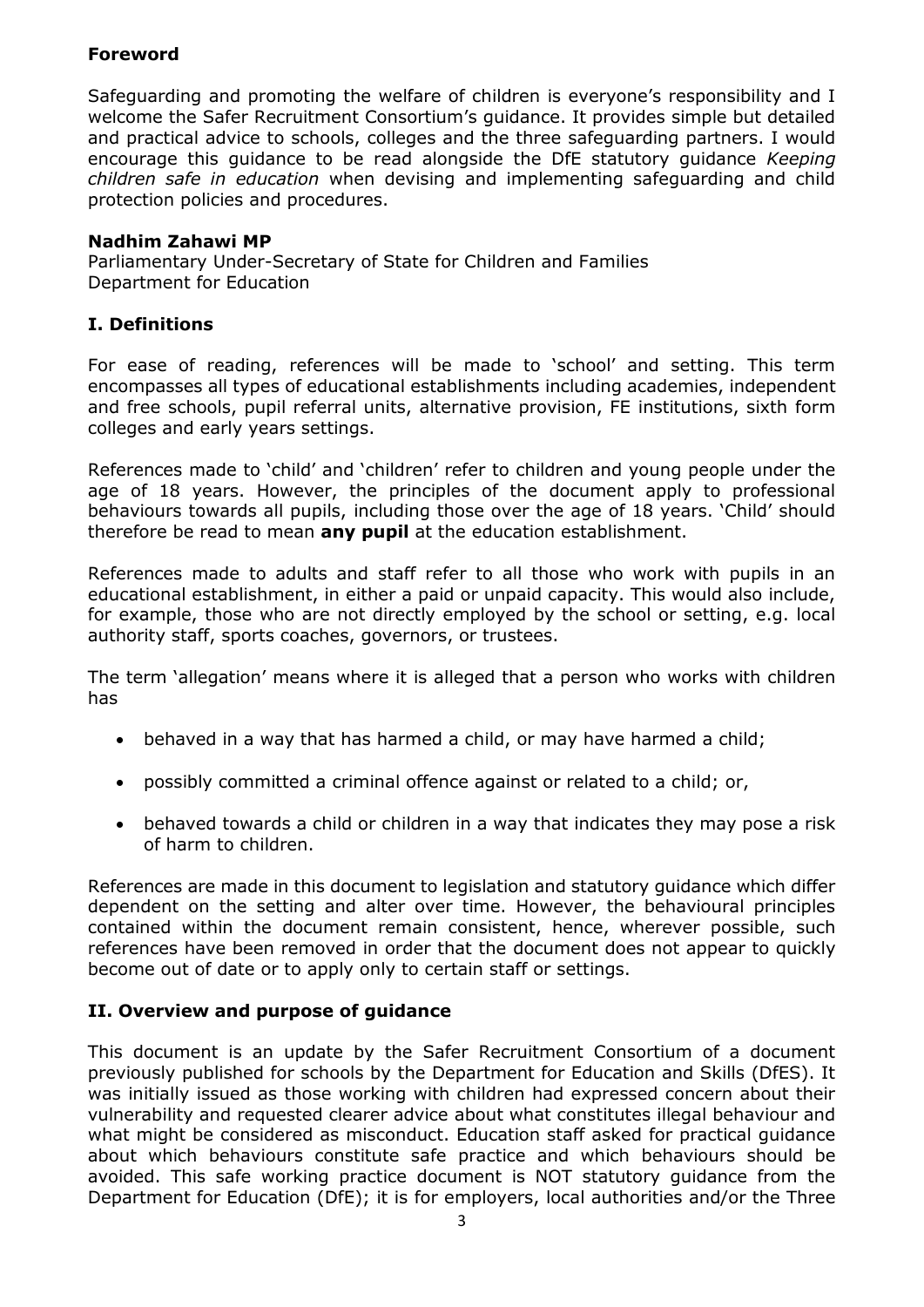Safeguarding Partners to decide whether to use this as the basis for their code of conduct / staff behaviour guidelines. The document seeks to ensure that the responsibilities of senior leaders of educational settings towards children and staff are discharged by raising awareness of illegal, unsafe, unprofessional and unwise behaviour. It should assist staff to monitor their own standards and practice and reduce the risk of allegations being made against them. It is also recognised that not all people who work with children work as paid or contracted employees. The principles and guidance outlined in this document still apply and should be followed by any person whose work brings them into contact with children.

The guidance will also support employers in giving a clear message that unacceptable behaviour will not be tolerated and that, where appropriate, legal or disciplinary action is likely to follow. Once adopted, as part of an establishment's staff behaviour policy, the school or settings may refer to the document in any disciplinary proceedings.

Whilst every attempt has been made to cover a wide range of situations, it is recognised that any guidance cannot cover all eventualities. There may be times when professional judgements are made in situations not covered by this document, or which directly contravene the guidance given by the employer. It is expected that in these circumstances staff will always advise their senior colleagues of the justification for any such action already taken or proposed.

All staff have a responsibility to be aware of systems within their school which support safeguarding and these should be explained to them as part of staff induction and in regular staff training sessions. This includes the school's child protection policy and staff behaviour policy (sometimes called code of conduct) of which this document will become a part.

It is recognised that the vast majority of adults who work with children act professionally and aim to provide a safe and supportive environment which secures the well-being and very best outcomes for children in their care. Achieving these aims is not always straightforward, as much relies on child and staff interactions where tensions and misunderstandings can occur. This document aims to reduce the risk of these.

It must be recognised that some allegations will be genuine as there are people who seek out, create or exploit opportunities to harm children. However, allegations may also be false or misplaced and may arise from differing perceptions of the same event. When they occur, they are inevitably distressing and difficult for all concerned. It is therefore essential that all possible steps are taken to safeguard children and ensure that the adults working with them do so safely.

#### **III. Underpinning principles**

- The welfare of the child is paramount
- Staff should understand their responsibilities to safeguard and promote the welfare of pupils
- Staff are responsible for their own actions and behaviour and should avoid any conduct which would lead any reasonable person to question their motivation and intentions
- Staff should work, and be seen to work, in an open and transparent way
- Staff should acknowledge that deliberately invented/malicious allegations are extremely rare and that all concerns should be reported and recorded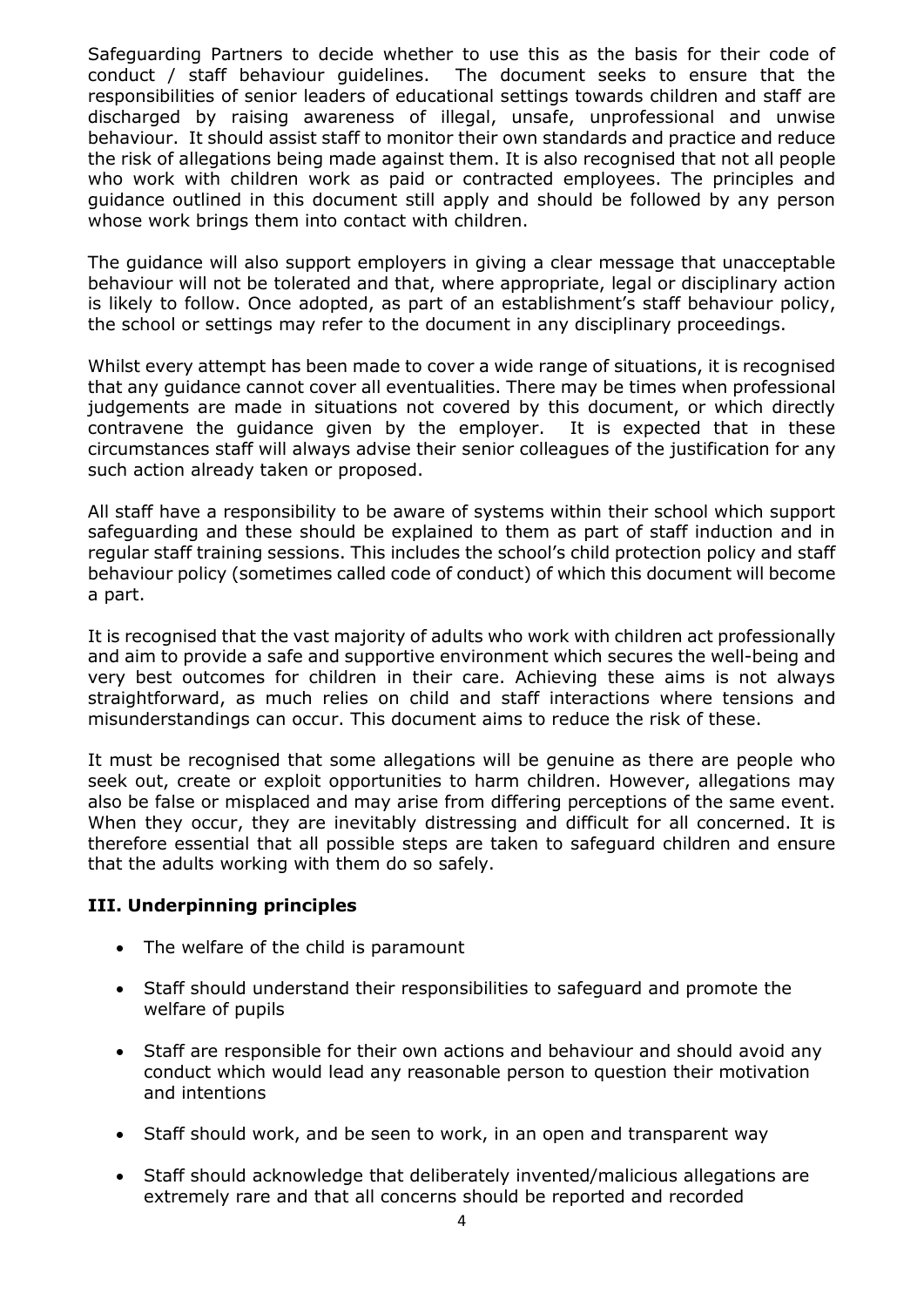- Staff should discuss and/or take advice promptly from their line manager if they have acted in a way which may give rise to concern
- Staff should apply the same professional standards regardless of culture, disability, gender, language, racial origin, religious belief and sexual orientation
- Staff should not consume or be under the influence of alcohol or any substance, or prescribed medication, which may affect their ability to care for children.
- Staff should apply the same professional standards regardless of culture, disability, gender, language, racial origin, religious belief and sexual orientation
- Staff should not consume or be under the influence of alcohol or any substance, including prescribed medication, which may affect their ability to care for children
- Staff should be aware that breaches of the law and other professional guidelines could result in disciplinary action being taken against them, criminal action and/or other proceedings including barring by the Disclosure & Barring Service (DBS) from working in regulated activity, or for acts of serious misconduct prohibition from teaching by the Teaching Regulation Agency (TRA)
- Staff and managers should continually monitor and review practice to ensure this guidance is followed
- Staff should be aware of and understand their establishment's child protection policy, arrangements for managing allegations against staff, staff behaviour policy, whistle blowing procedure and the procedures of the relevant Multi-agency Partnership (MAP).

#### **IV. How to use this document**

This document is intended only to be guidance to schools and does not have any statutory weight. However, where statutory guidance does exist in relation to a specific topic or practice, this is noted in the text.

Each section provides general guidance about a particular aspect of work and, in the right- hand column, specific guidance about which behaviours should be avoided and which are recommended.

Some settings will have additional responsibilities arising from their regulations (e.g. Early Years Foundation Stage [EYFS], Quality Standards) or their responsibility towards young people over the age of 18. Not all sections of the guidance will, therefore, be relevant to all educational establishments.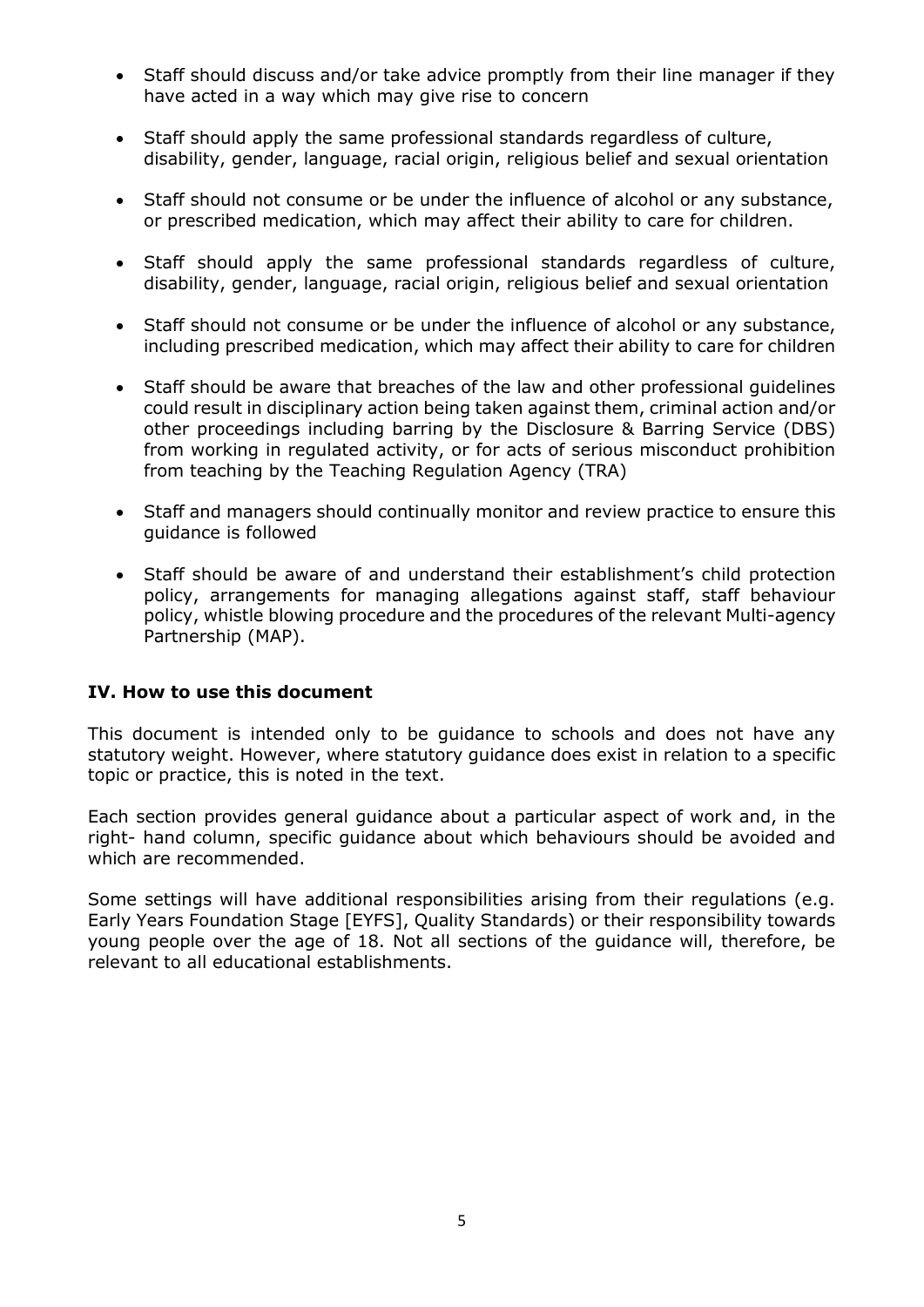| 1. Introduction                                                                                                                                                                                                                                                                                                                                                                                                                                                                                                                                                                                                                                                                                                                                                                                                                                                  |                                                                                                                                                                                                                                                                                                                                                                                                                                                                                                                                                                                                                                     |
|------------------------------------------------------------------------------------------------------------------------------------------------------------------------------------------------------------------------------------------------------------------------------------------------------------------------------------------------------------------------------------------------------------------------------------------------------------------------------------------------------------------------------------------------------------------------------------------------------------------------------------------------------------------------------------------------------------------------------------------------------------------------------------------------------------------------------------------------------------------|-------------------------------------------------------------------------------------------------------------------------------------------------------------------------------------------------------------------------------------------------------------------------------------------------------------------------------------------------------------------------------------------------------------------------------------------------------------------------------------------------------------------------------------------------------------------------------------------------------------------------------------|
| Adults have a crucial role to play in the lives of<br>children. This guidance has been produced to help<br>them establish the safest possible learning and<br>working environments which safeguard children and<br>reduce the risk of them being falsely accused of<br>improper or unprofessional conduct.                                                                                                                                                                                                                                                                                                                                                                                                                                                                                                                                                       | This means that these guidelines:<br>· apply to all adults working in<br><b>Education and Early Years settings</b><br>whatever their position, role or<br>responsibilities                                                                                                                                                                                                                                                                                                                                                                                                                                                          |
| 2. Status of document                                                                                                                                                                                                                                                                                                                                                                                                                                                                                                                                                                                                                                                                                                                                                                                                                                            |                                                                                                                                                                                                                                                                                                                                                                                                                                                                                                                                                                                                                                     |
| This document is endorsed and recommended by the<br>Safer Recruitment Consortium. It should inform and<br>assist employers to develop and review their guidelines<br>on safer working practices. It may be used as reference<br>by managers and Local Authority Designated Officers<br>(the 'Designated Officer or $DO1$ ) when responding to<br>allegations made against staff in education settings.<br>This is <b>not</b> statutory guidance.                                                                                                                                                                                                                                                                                                                                                                                                                 |                                                                                                                                                                                                                                                                                                                                                                                                                                                                                                                                                                                                                                     |
| <sup>1</sup> Working Together 2018 refers to the Designated<br>Officer - some local authority arrangements continue<br>to refer to the LADO. Whilst some local authorities may<br>still be using the term LADO the acronym DO is used<br>to denote the DO function as set out in Working<br>Together to Safeguard Children 2018.                                                                                                                                                                                                                                                                                                                                                                                                                                                                                                                                 |                                                                                                                                                                                                                                                                                                                                                                                                                                                                                                                                                                                                                                     |
| 3. Responsibilities                                                                                                                                                                                                                                                                                                                                                                                                                                                                                                                                                                                                                                                                                                                                                                                                                                              |                                                                                                                                                                                                                                                                                                                                                                                                                                                                                                                                                                                                                                     |
| Staff are accountable for the way in which they:<br>exercise authority; manage risk; use resources; and<br>safeguard children.<br>All staff have a responsibility to keep pupils safe and<br>to protect them from abuse (sexual, physical and<br>emotional), neglect and contextual safeguarding<br>concerns. Pupils have a right to be safe and to be<br>treated with respect and dignity. It follows that trusted<br>adults are expected to take reasonable steps to ensure<br>their safety and well-being. Failure to do so may be<br>regarded as professional misconduct.<br>The safeguarding culture of a school is, in part,<br>exercised through the development of respectful,<br>caring and professional relationships between adults<br>and behaviour by the<br>adult<br>that<br>and<br>pupils<br>demonstrates integrity, maturity and good judgement. | This means that staff should:<br>- understand the responsibilities<br>which are part of their employment<br>or role, and be aware that sanctions<br>will be applied if these provisions are<br>breached<br>· always act, and be seen to act, in<br>the child's best interests<br>• avoid any conduct which would<br>lead any reasonable person to<br>question<br>their<br>motivation<br>and<br>intentions<br>• take responsibility for their own<br>actions and behaviour<br>This means that employers should:<br>• promote a culture of openness and<br>support<br>• ensure that systems are in place<br>for concerns to be raised |
| public, local authorities, employers<br>The<br>and<br>parents/carers will have expectations about the nature<br>of professional involvement in the lives of children.<br>When individuals accept a role working in an education<br>setting they should understand and acknowledge the<br>responsibilities and trust involved in that role.                                                                                                                                                                                                                                                                                                                                                                                                                                                                                                                       | • ensure that adults are not placed in<br>situations<br>which<br>render<br>them<br>particularly vulnerable<br>• ensure that all adults are aware of<br>expectations,<br>policies<br>and<br>procedures                                                                                                                                                                                                                                                                                                                                                                                                                               |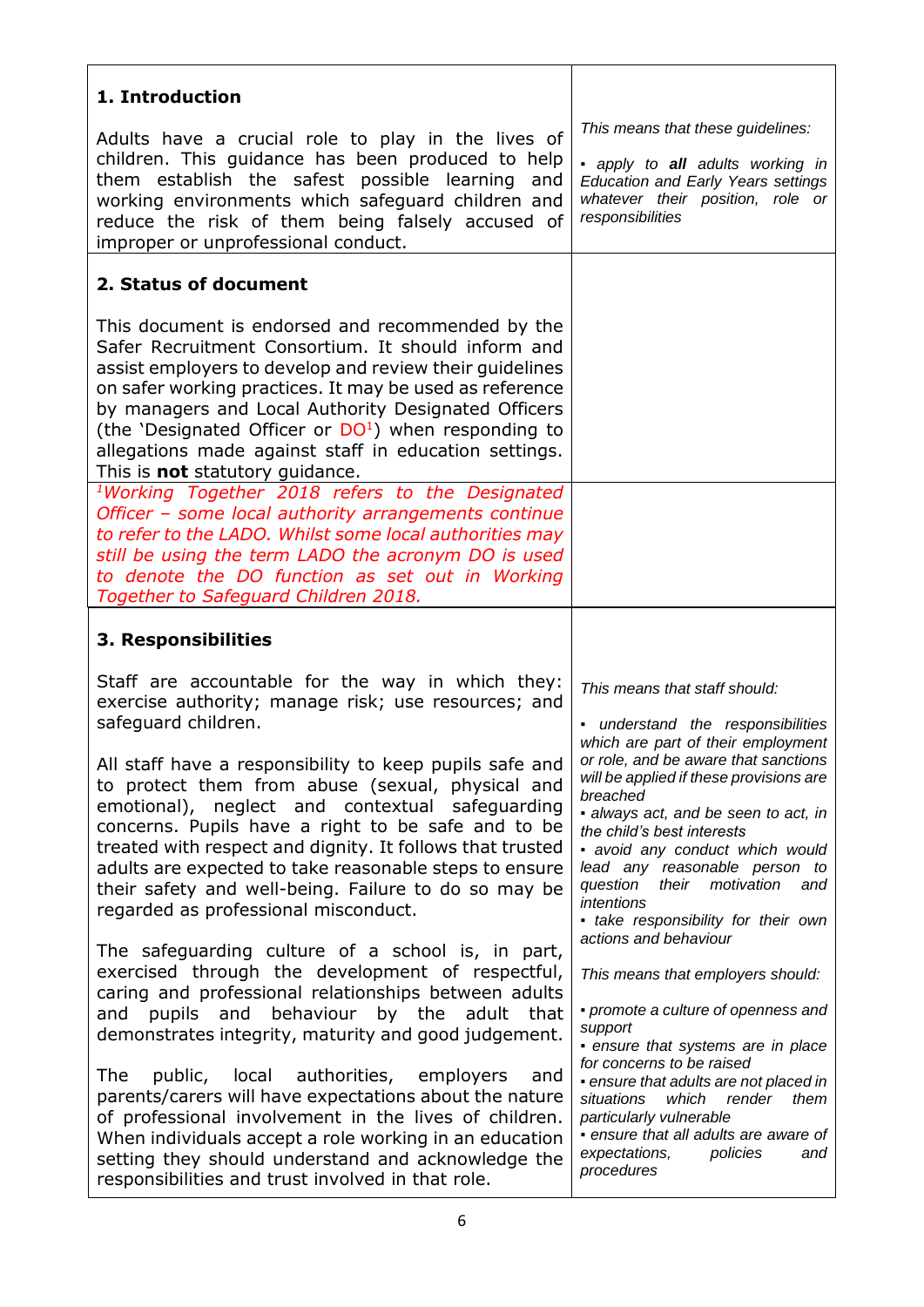| Employers have duties towards their employees and<br>others under Health and Safety legislation which<br>requires them to take steps to provide a safe working<br>environment for staff.<br>Legislation also imposes a duty on employees to take<br>care of themselves and anyone else who may be<br>affected by their actions or failings. An employer's<br>and Safety duties and the<br>adults'<br>Health<br>responsibilities towards children should not conflict.<br>Safe practice can be demonstrated through the use<br>and implementation of these guidelines.                                                                                                                                                                                                                                                                              | This means<br>that Managers /<br>Governing<br>Proprietors/<br><b>Bodies</b><br>should:<br>that<br>ensure<br>appropriate<br>safeguarding and child protection<br>policies and procedures<br>are<br>distributed, adopted, implemented<br>and monitored                                                                                                                                                                                                                                                                                                                                                                                                                                                                                                              |
|----------------------------------------------------------------------------------------------------------------------------------------------------------------------------------------------------------------------------------------------------------------------------------------------------------------------------------------------------------------------------------------------------------------------------------------------------------------------------------------------------------------------------------------------------------------------------------------------------------------------------------------------------------------------------------------------------------------------------------------------------------------------------------------------------------------------------------------------------|-------------------------------------------------------------------------------------------------------------------------------------------------------------------------------------------------------------------------------------------------------------------------------------------------------------------------------------------------------------------------------------------------------------------------------------------------------------------------------------------------------------------------------------------------------------------------------------------------------------------------------------------------------------------------------------------------------------------------------------------------------------------|
| 4. Making professional judgements                                                                                                                                                                                                                                                                                                                                                                                                                                                                                                                                                                                                                                                                                                                                                                                                                  |                                                                                                                                                                                                                                                                                                                                                                                                                                                                                                                                                                                                                                                                                                                                                                   |
| This guidance cannot provide a complete checklist of<br>what is, or is not, appropriate behaviour for staff. It<br>does highlight however, behaviour which is illegal,<br>inappropriate or inadvisable. There will be rare<br>occasions and circumstances in which staff have to<br>make decisions or take action in the best interest of a<br>pupil which could contravene this guidance or where<br>no guidance exists. Individuals are expected to make<br>judgements about their behaviour in order to secure<br>the best interests and welfare of the pupils in their<br>charge and, in so doing, will be seen to be acting<br>reasonably. These judgements should always be<br>recorded and shared with a manager.<br>Adults should always consider whether their actions<br>are warranted, proportionate, safe and<br>applied<br>equitably. | This means that where no specific<br>guidance exists staff should:<br>- discuss the circumstances that<br>informed their action, or their<br>proposed action, with their line<br>manager or, where appropriate, the<br>school's designated safeguarding<br>lead. This will help to ensure that the<br>safest practices are employed and<br>reduce the risk of actions being<br>misinterpreted<br>always<br>discuss<br>any<br>misunderstanding, accidents<br><b>or</b><br>threats with the Head teacher or<br>designated safeguarding lead<br>· always record discussions and<br>actions taken with their justifications<br>• record any areas of disagreement<br>and, if necessary, refer to another<br>agency / the LA / Ofsted / TRA /<br>other Regulatory Body |
| 5. Power and positions of trust and authority                                                                                                                                                                                                                                                                                                                                                                                                                                                                                                                                                                                                                                                                                                                                                                                                      |                                                                                                                                                                                                                                                                                                                                                                                                                                                                                                                                                                                                                                                                                                                                                                   |
| As a result of their knowledge, position and/or the<br>authority invested in their role, all those working with<br>children in a school or education setting are in a<br>position of trust in relation to all pupils on the roll.<br>The relationship between a person working with a<br>child/ren is one in which the adult has a position of<br>power or influence. It is vital for adults to understand                                                                                                                                                                                                                                                                                                                                                                                                                                         | This means that staff should not:<br>• use their position to gain access to<br>information for their own advantage<br>and/or a pupil's or family's detriment<br>· use their power to intimidate,<br>threaten, coerce or undermine<br>pupils<br>· use their status and standing to<br>form or promote relationships with                                                                                                                                                                                                                                                                                                                                                                                                                                           |
| this power; that the relationship cannot be one<br>between equals and the responsibility they must<br>exercise as a consequence.                                                                                                                                                                                                                                                                                                                                                                                                                                                                                                                                                                                                                                                                                                                   | pupils which are of a sexual nature,<br>or which may become so                                                                                                                                                                                                                                                                                                                                                                                                                                                                                                                                                                                                                                                                                                    |
| The potential for exploitation and harm of vulnerable<br>pupils means that adults have a responsibility to<br>ensure that an unequal balance of power is not used<br>for personal advantage or gratification.                                                                                                                                                                                                                                                                                                                                                                                                                                                                                                                                                                                                                                      |                                                                                                                                                                                                                                                                                                                                                                                                                                                                                                                                                                                                                                                                                                                                                                   |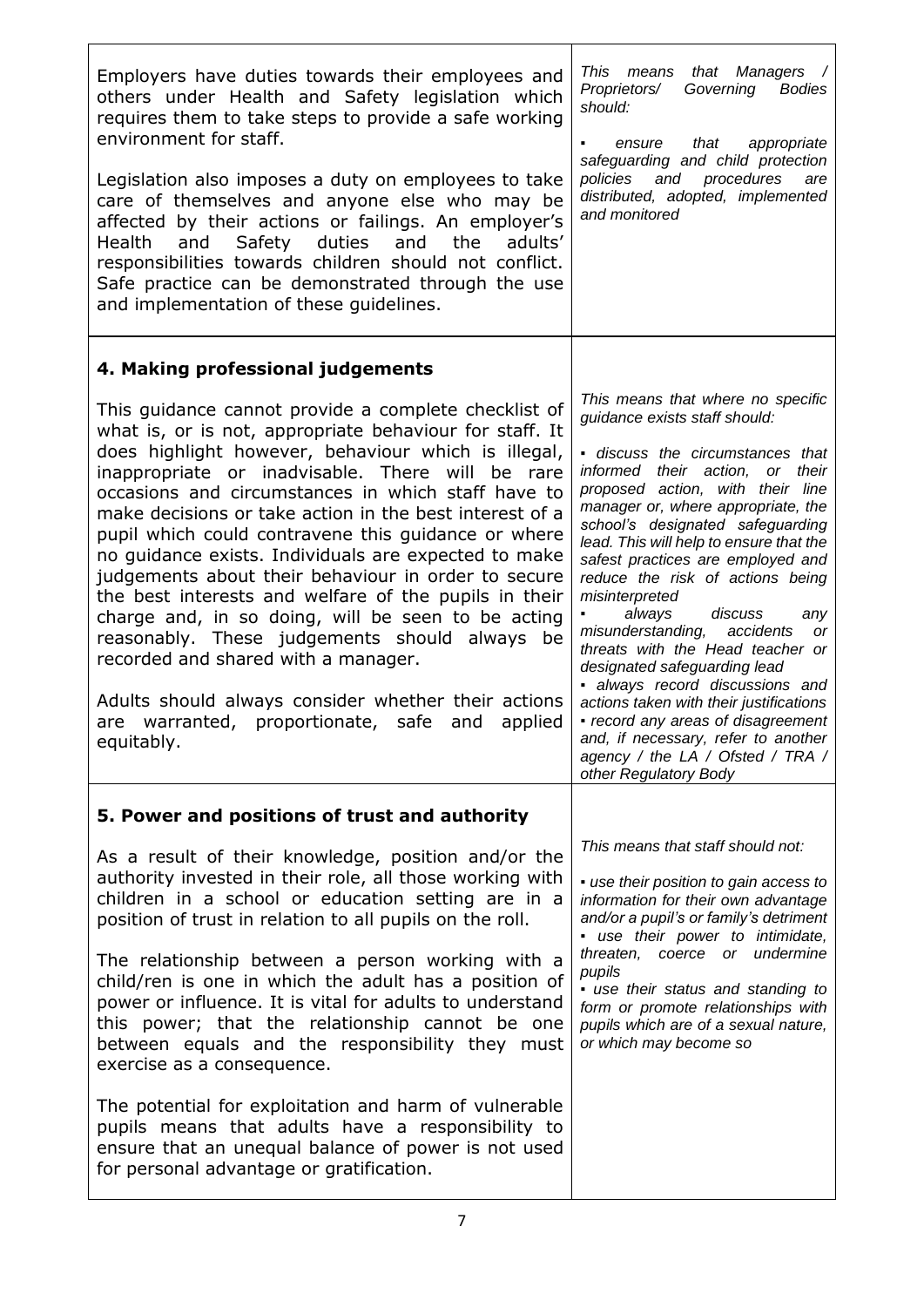| Staff should always maintain appropriate professional<br>boundaries, avoid<br>behaviour<br>which<br>could<br>be<br>misinterpreted by others and report and record any<br>such incident.<br>Where a person aged 18 or over is in a position of trust                                                                                                                                                                                                                                                                                                                               |                                                                                                                                                                                                                                                                                                                                                                                                                                                                                                    |
|-----------------------------------------------------------------------------------------------------------------------------------------------------------------------------------------------------------------------------------------------------------------------------------------------------------------------------------------------------------------------------------------------------------------------------------------------------------------------------------------------------------------------------------------------------------------------------------|----------------------------------------------------------------------------------------------------------------------------------------------------------------------------------------------------------------------------------------------------------------------------------------------------------------------------------------------------------------------------------------------------------------------------------------------------------------------------------------------------|
| with a child under 18, it is an offence <sup>2</sup> for that person<br>to engage in sexual activity with or in the presence of<br>that child, or to cause or incite that child to engage in<br>or watch sexual activity.<br><sup>2</sup> Sexual Offences Act 2003                                                                                                                                                                                                                                                                                                                |                                                                                                                                                                                                                                                                                                                                                                                                                                                                                                    |
| 6. Confidentiality                                                                                                                                                                                                                                                                                                                                                                                                                                                                                                                                                                |                                                                                                                                                                                                                                                                                                                                                                                                                                                                                                    |
| The storing and processing of personal information is<br>governed by the General Data Protection Regulations<br>2017 (GDPR) and Data Protection Act 2018. Employers<br>should provide clear advice to staff about their<br>responsibilities under this legislation so that, when<br>considering sharing confidential information, those<br>principles should apply.                                                                                                                                                                                                               | This means that school leaders<br>should:<br>• Ensure that all staff who need to<br>share 'special category personal<br>data' are aware that the DPA 2018<br>contains 'safeguarding of children<br>and individuals at risk' as a<br>processing condition that allows<br>practitioners to share information<br>without consent, if it is not possible                                                                                                                                               |
| Staff may have access to special category personal<br>data about pupils and their families which must be kept<br>confidential at all times and only shared when legally<br>permissible to do so and in the interest of the child.<br>Records should only be shared with those who have a<br>legitimate professional need to see them.                                                                                                                                                                                                                                             | to gain consent, it cannot be<br>reasonably<br>expected<br>that<br>a<br>practitioner gains consent or if to<br>gain consent would place a child at<br>risk<br>This means that staff:                                                                                                                                                                                                                                                                                                               |
| Staff should never use confidential or personal<br>information about a pupil or her/his family for their<br>own, or others advantage (including that of partners,<br>friends, relatives or other organisations). Information<br>must never be used to intimidate, humiliate, or<br>embarrass the child. Confidential information should<br>never be used casually in conversation or shared with<br>any person other than on a need-to-know basis. In<br>circumstances where the pupil's identity does not need<br>to be disclosed the information should be used<br>anonymously. | - need to know the name of their<br>Designated Safeguarding Lead and<br>be familiar with MAP child protection<br>procedures and guidance:<br>• are expected to treat information<br>they receive about pupils and<br>families<br>in<br>discreet<br>$\mathsf{a}$<br>and<br>confidential manner<br>· should seek advice from a senior<br>member of staff (designated<br>safeguarding lead) if they are in any<br>doubt about sharing information<br>they hold or which has been<br>requested of them |
| There are some circumstances in which a member of<br>staff may be expected to share information about a<br>pupil, for example when abuse is alleged or suspected.<br>In such cases, individuals have a responsibility to pass<br>information on without delay, but only to those with<br>designated safeguarding responsibilities or to statutory<br>services.                                                                                                                                                                                                                    | - need to be clear about when<br>information can/ must be shared and<br>in what circumstances<br>• need to know the procedures for<br>responding to allegations against<br>staff and to whom any concerns or<br>allegations should be reported<br>• need to ensure that where<br>personal information is recorded                                                                                                                                                                                  |
| If a child – or their parent / carer – makes a disclosure<br>regarding abuse or neglect, the member of staff should<br>follow the setting's procedures. The adult should not<br>promise confidentiality to a child or parent, but should<br>give reassurance that the information will be treated<br>sensitively.                                                                                                                                                                                                                                                                 | electronically that systems and<br>devices are kept secure                                                                                                                                                                                                                                                                                                                                                                                                                                         |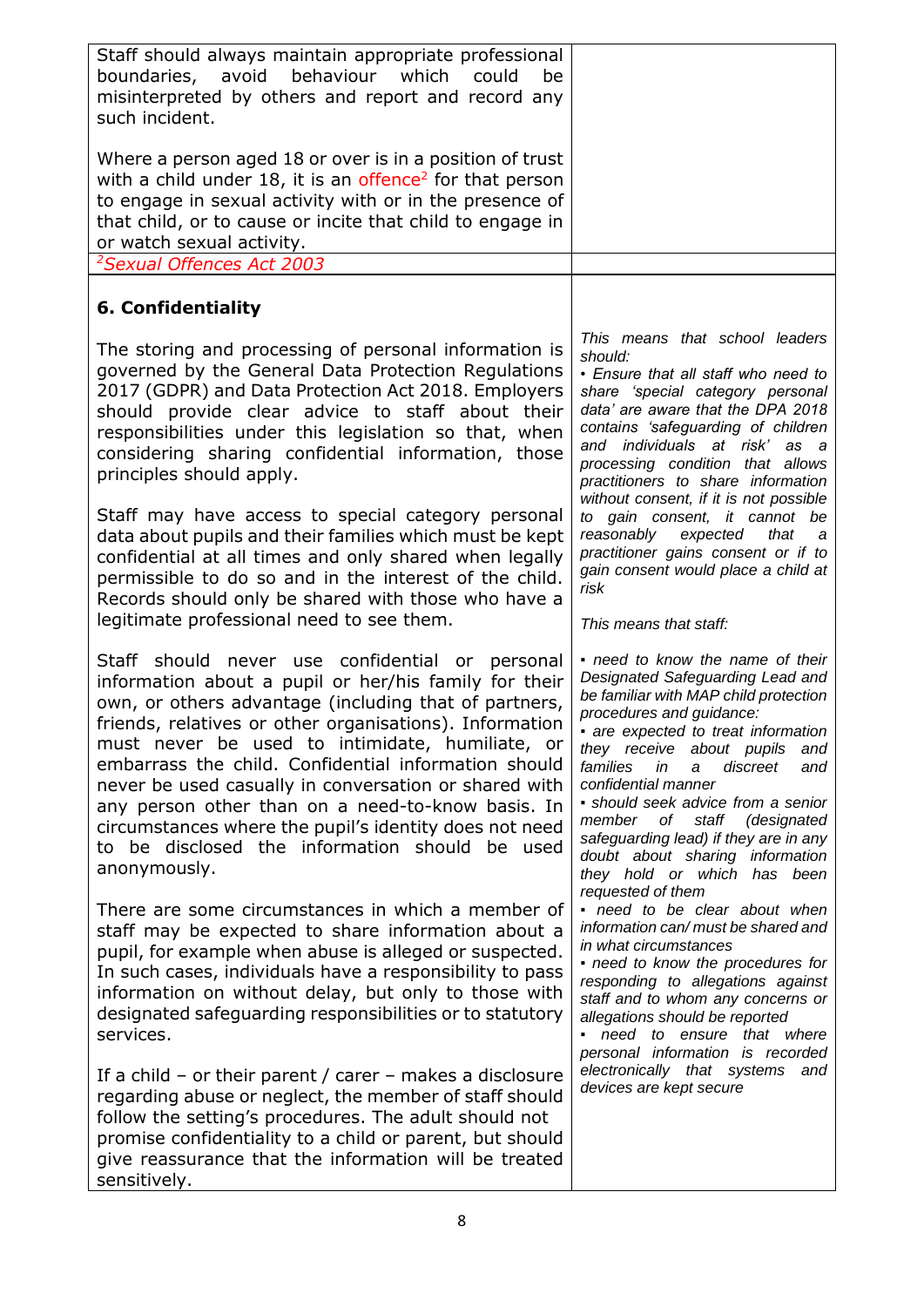| If a member of staff is in any doubt about whether to<br>share information or keep it confidential, he or she<br>seek guidance from the<br>should<br>Designated<br>Safeguarding Lead. Any media or legal enquiries<br>should be passed to senior management.                                                                                                                                                                                                                                                                                                                                                                                                                                                                                                                                                                                                                                                                                                                                                                                                                                                                   |                                                                                                                                                                                                                                                                                                                                                                                                                                                                                                                                                                                                                                                                                                                                                                                                                   |
|--------------------------------------------------------------------------------------------------------------------------------------------------------------------------------------------------------------------------------------------------------------------------------------------------------------------------------------------------------------------------------------------------------------------------------------------------------------------------------------------------------------------------------------------------------------------------------------------------------------------------------------------------------------------------------------------------------------------------------------------------------------------------------------------------------------------------------------------------------------------------------------------------------------------------------------------------------------------------------------------------------------------------------------------------------------------------------------------------------------------------------|-------------------------------------------------------------------------------------------------------------------------------------------------------------------------------------------------------------------------------------------------------------------------------------------------------------------------------------------------------------------------------------------------------------------------------------------------------------------------------------------------------------------------------------------------------------------------------------------------------------------------------------------------------------------------------------------------------------------------------------------------------------------------------------------------------------------|
| 7. Standards of behaviour                                                                                                                                                                                                                                                                                                                                                                                                                                                                                                                                                                                                                                                                                                                                                                                                                                                                                                                                                                                                                                                                                                      | This means that staff should not:                                                                                                                                                                                                                                                                                                                                                                                                                                                                                                                                                                                                                                                                                                                                                                                 |
| All staff have a responsibility to maintain public<br>confidence in their ability to safeguard the welfare and<br>best interests of children. They should adopt high<br>standards of personal conduct in order to maintain<br>confidence and respect of the general public and those<br>with whom they work.                                                                                                                                                                                                                                                                                                                                                                                                                                                                                                                                                                                                                                                                                                                                                                                                                   | • behave in a manner which would<br>lead any reasonable person to<br>question their suitability to work with<br>children or to act as an appropriate<br>role model<br>· make, or encourage others to<br>make sexual remarks to, or about, a                                                                                                                                                                                                                                                                                                                                                                                                                                                                                                                                                                       |
| There may be times where an individual's actions in<br>their personal life come under scrutiny from the<br>community, the media or public authorities, including<br>with regard to their own children, or children or adults<br>in the community. Staff should be aware that their<br>behaviour, either in or out of the workplace, could<br>compromise their position within the work setting in<br>relation to the protection of children, loss of trust and<br>confidence, or bringing the employer into disrepute.<br>Such behaviour may also result in prohibition from<br>teaching by the Teaching Regulation Agency (TRA) a<br>bar from engaging in regulated activity, or action by<br>another relevant regulatory body.                                                                                                                                                                                                                                                                                                                                                                                               | pupil<br>· use inappropriate language to or in<br>the presence of pupils<br>· discuss their personal or sexual<br>relationships with or in the presence<br>of pupils<br>· make (or encourage others to<br>make) unprofessional personal<br>comments<br>which<br>scapegoat,<br>demean, discriminate or humiliate,<br>or might be interpreted as such<br>This means that staff should:<br>• inform the head/principal or<br>specified person of any cautions,                                                                                                                                                                                                                                                                                                                                                       |
| The Childcare (Disqualification) Regulations 2018 set<br>out grounds for disqualification under the Childcare Act<br>2006 where the person meets certain criteria set out<br>in the Regulations. For example, an individual will be<br>disqualified where they have committed a relevant<br>offence against a child; been subject to a specified<br>order relating to the care of a child; committed certain<br>serious sexual or physical offences against an adult;<br>been included on the DBS children's barred list; been<br>made subject to a disqualification order by the court;<br>previously been refused registration as a childcare<br>provider or provider or manager of a children's home<br>or had such registration cancelled. A disqualified<br>person is prohibited from providing relevant early or<br>later years childcare as defined in the Childcare Act<br>2006 or being directly concerned in the management<br>of such childcare. Schools and private childcare<br>prohibited from employing a<br>settings are also<br>disqualified person in respect of relevant early or later<br>years childcare. | convictions, or relevant orders<br>accrued during their employment,<br>and / or if they are charged with a<br>criminal offence<br>• be aware that behaviour by<br>themselves, those with whom they<br>have a relationship or association,<br>or others in their personal lives, may<br>impact on their work with children<br>This means that school leaders<br>should:<br>• have a clear expectation that staff<br>will discuss with managers any<br>relationship / association (in or out of<br>school or online) that may have<br>implications for the safeguarding of<br>children in school<br>· create a culture where staff feel<br>able to raise these issues<br>· safeguard their employees' welfare<br>and contribute to their duty of care<br>towards their staff<br>· identify whether arrangements are |
| The Disqualification under the Childcare Act 2006<br>(Regulations 2018) state that schools should make<br>clear their expectation that staff should disclose any<br>relationship or association (in the real world or online)<br>that may impact on the school's ability to safeguard                                                                                                                                                                                                                                                                                                                                                                                                                                                                                                                                                                                                                                                                                                                                                                                                                                          | needed to support these staff<br>consider whether there are<br>measures that need to be put in<br>place to safeguard children (e.g. by<br>putting arrangements in place to<br>stop or restrict a person coming into                                                                                                                                                                                                                                                                                                                                                                                                                                                                                                                                                                                               |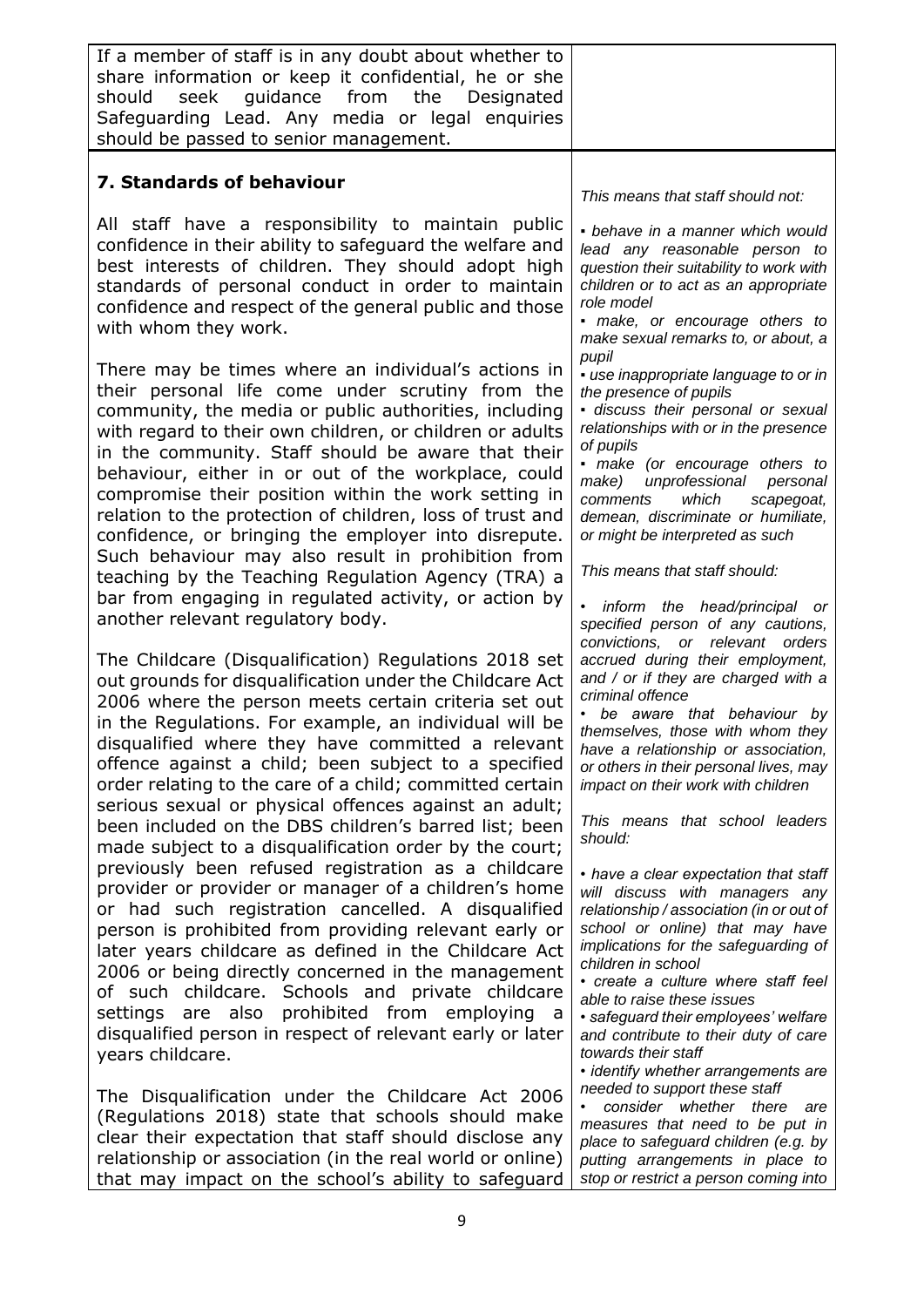| pupils. This applies to all staff in all schools, not just<br>those in early or later years childcare.                                                                                                                                                                                                                                                                                                                                                                                                                                                                                                                                             | school where a potential risk to<br>children has been identified)                                                                                                                                                                                                                                                                                                                                                                                                                                    |
|----------------------------------------------------------------------------------------------------------------------------------------------------------------------------------------------------------------------------------------------------------------------------------------------------------------------------------------------------------------------------------------------------------------------------------------------------------------------------------------------------------------------------------------------------------------------------------------------------------------------------------------------------|------------------------------------------------------------------------------------------------------------------------------------------------------------------------------------------------------------------------------------------------------------------------------------------------------------------------------------------------------------------------------------------------------------------------------------------------------------------------------------------------------|
|                                                                                                                                                                                                                                                                                                                                                                                                                                                                                                                                                                                                                                                    | Schools must not                                                                                                                                                                                                                                                                                                                                                                                                                                                                                     |
|                                                                                                                                                                                                                                                                                                                                                                                                                                                                                                                                                                                                                                                    | · ask intrusive questions of staff<br>regarding those they live with or<br>have relationships / associations<br>with.                                                                                                                                                                                                                                                                                                                                                                                |
| 8. Dress and appearance                                                                                                                                                                                                                                                                                                                                                                                                                                                                                                                                                                                                                            |                                                                                                                                                                                                                                                                                                                                                                                                                                                                                                      |
| A person's dress and appearance are matters of<br>personal choice and self-expression<br>and<br>some<br>individuals will wish to exercise their own cultural<br>customs. However, staff should select a manner of<br>dress and appearance appropriate to their professional<br>role and which may be necessarily different to that<br>adopted in their personal life. Staff should ensure they<br>are dressed decently, safely and appropriately for the<br>tasks they undertake. Those who dress or appear in a<br>manner which could be viewed as offensive or<br>inappropriate will render themselves vulnerable to<br>criticism or allegation. | This means that staff should wear<br>clothing which:<br>promotes<br>positive<br>a<br>and<br>professional image<br>· is appropriate to their role<br>· is not likely to be viewed as<br>offensive, revealing, or sexually<br>provocative<br>does not<br>distract,<br>cause<br>embarrassment or give rise to<br>misunderstanding<br>is absent of any political or<br>otherwise contentious slogans<br>not considered to<br>is<br>be<br>discriminatory<br>· is compliant with professional<br>standards |
| 9. Gifts, rewards, favouritism and exclusion                                                                                                                                                                                                                                                                                                                                                                                                                                                                                                                                                                                                       |                                                                                                                                                                                                                                                                                                                                                                                                                                                                                                      |
| Settings should have policies in place regarding the<br>giving of gifts or rewards to pupils and the receiving of<br>gifts from them or their parents/carers and staff should<br>be made aware of and understand what is expected of<br>them.                                                                                                                                                                                                                                                                                                                                                                                                      | This means that staff should:<br>• be aware of and understand their<br>organisation's relevant policies, e.g.<br>rewarding positive behaviour<br>· ensure that gifts received or given<br>in situations which may be                                                                                                                                                                                                                                                                                 |
| Staff need to take care that they do not accept any gift<br>that might be construed as a bribe by others, or lead<br>the giver to expect preferential treatment.                                                                                                                                                                                                                                                                                                                                                                                                                                                                                   | misconstrued are declared and<br>recorded<br>• only give gifts to a pupil as part of<br>an agreed reward system<br>• where giving gifts other than as                                                                                                                                                                                                                                                                                                                                                |
| There are occasions when pupils or parents wish to<br>pass small tokens of appreciation to staff e.g. at<br>Christmas or as a thank-you and this is usually<br>acceptable. However, it is unacceptable to receive gifts<br>on a regular basis or of any significant value.                                                                                                                                                                                                                                                                                                                                                                         | above, ensure that these are of<br>insignificant value and given to all<br>pupils equally<br>· ensure that all selection processes<br>of pupils are fair and these are<br>undertaken and agreed by more<br>than one member of staff                                                                                                                                                                                                                                                                  |
| Similarly, it is inadvisable to give such personal gifts to<br>pupils or their families. This could be interpreted as a<br>gesture either to bribe or groom. It might also be<br>perceived that a 'favour' of some kind is expected in<br>return.                                                                                                                                                                                                                                                                                                                                                                                                  | • ensure that they do not behave in<br>a manner which is either favourable<br>or unfavourable to individual pupils                                                                                                                                                                                                                                                                                                                                                                                   |
| Any reward given to a pupil should be in accordance<br>with agreed practice, consistent with the school or<br>setting's behaviour policy, recorded and not based on<br>favouritism.                                                                                                                                                                                                                                                                                                                                                                                                                                                                |                                                                                                                                                                                                                                                                                                                                                                                                                                                                                                      |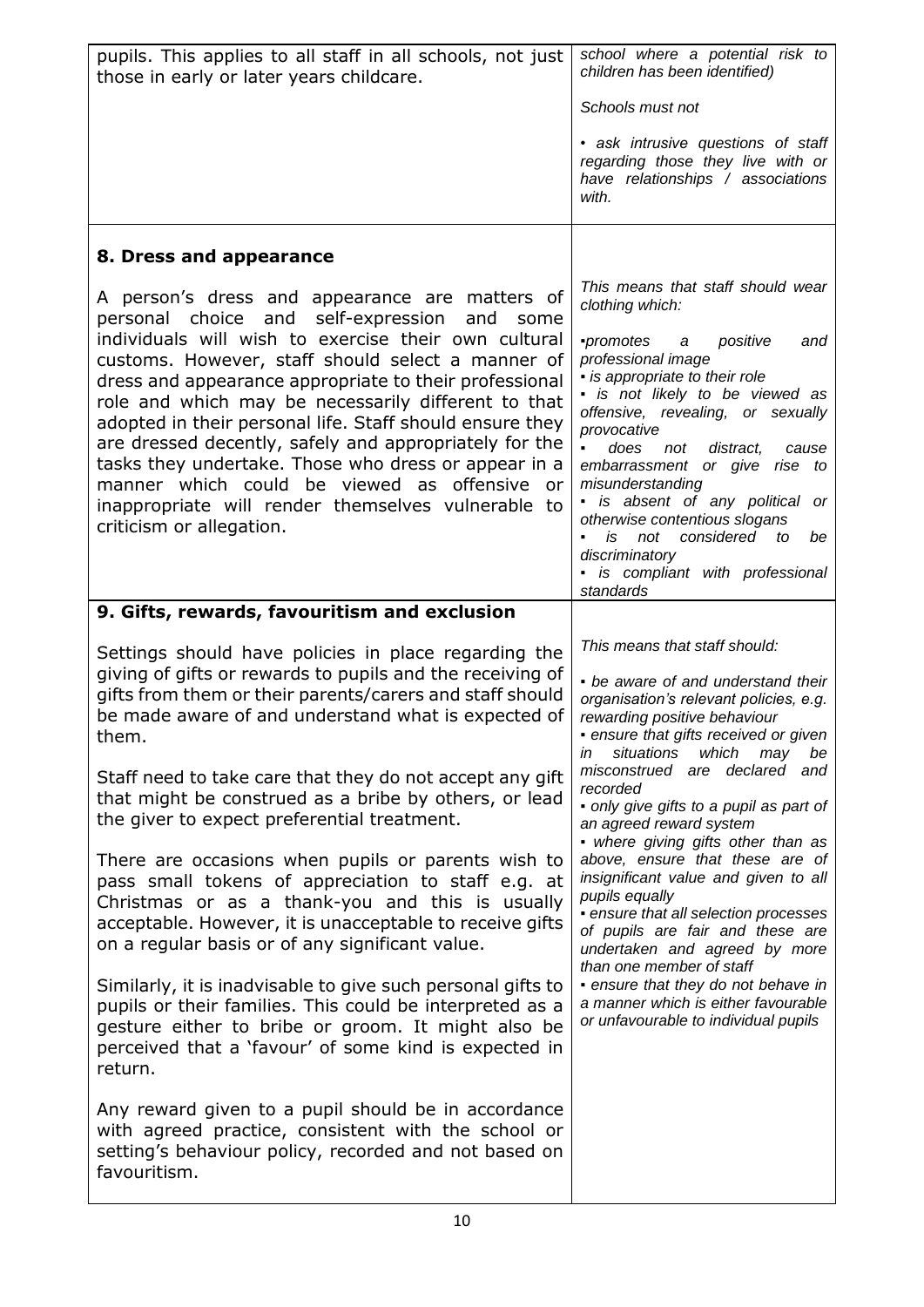| Adults should exercise care when selecting children for<br>specific activities, jobs or privileges in order to avoid<br>perceptions of favouritism or injustice. Similar care<br>should be exercised when pupils are excluded from an<br>activity. Methods of selection and exclusion should<br>always be subject to clear, fair, agreed criteria.                                                                                                                                                               |                                                                                                                                                                                                                                                                                                                                                                                                                                 |
|------------------------------------------------------------------------------------------------------------------------------------------------------------------------------------------------------------------------------------------------------------------------------------------------------------------------------------------------------------------------------------------------------------------------------------------------------------------------------------------------------------------|---------------------------------------------------------------------------------------------------------------------------------------------------------------------------------------------------------------------------------------------------------------------------------------------------------------------------------------------------------------------------------------------------------------------------------|
| 10. Infatuations and 'crushes'                                                                                                                                                                                                                                                                                                                                                                                                                                                                                   |                                                                                                                                                                                                                                                                                                                                                                                                                                 |
| All staff need to recognise that it is not uncommon for<br>pupils to be strongly attracted to a member of staff<br>and/or develop a 'crush' or infatuation. They should<br>make every effort to ensure that their own behaviour<br>cannot be brought into question, does not appear to<br>encourage this and be aware that such infatuations<br>may carry a risk of their words or actions being<br>misinterpreted.                                                                                              | This means that staff should:<br>• report any indications (verbal,<br>written or physical) that suggest a<br>pupil may be infatuated with a<br>member of staff<br>always maintain professional<br>boundaries<br>This means that senior managers                                                                                                                                                                                 |
| Any member of staff who receives a report, overhears<br>something, or otherwise notices any sign, however<br>small or seemingly insignificant, that a young person<br>has become or may be becoming infatuated with either<br>themselves or a colleague, should immediately report<br>this to the headteacher or most senior manager <sup>3</sup> . In<br>this way appropriate early intervention can be taken<br>which can prevent escalation and avoid hurt,<br>embarrassment or distress for those concerned. | should:<br>• put action plans in place where<br>concerns are brought to their<br>attention                                                                                                                                                                                                                                                                                                                                      |
| The headteacher (or senior manager) should give<br>careful thought to those circumstances where the staff<br>member, pupil and their parents/carers should be<br>spoken to and should ensure a plan to manage the<br>situation is put in place. This plan should respond<br>sensitively to the child and staff member and maintain<br>the dignity of all. This plan should involve all parties,<br>be robust and regularly monitored and reviewed.                                                               |                                                                                                                                                                                                                                                                                                                                                                                                                                 |
| <sup>3</sup> If the headteacher has the concern that a young<br>person is becoming infatuated with them, they should<br>report this to the chair of governors, trustees or<br>proprietor.                                                                                                                                                                                                                                                                                                                        |                                                                                                                                                                                                                                                                                                                                                                                                                                 |
| 11. Social contact outside of the workplace                                                                                                                                                                                                                                                                                                                                                                                                                                                                      |                                                                                                                                                                                                                                                                                                                                                                                                                                 |
| It is acknowledged that staff may have genuine<br>friendships and social contact with parents of pupils,<br>independent of the professional relationship. Staff<br>should, however, also be aware that professionals who<br>sexually harm children often seek to<br>establish<br>relationships and contact outside of the workplace with<br>both the child and their parents, in order to 'groom' the<br>adult and the child and/or create opportunities for<br>sexual abuse.                                    | This means that staff should:<br>· always approve any planned social<br>contact with pupils or parents with<br>senior colleagues, for example<br>when it is part of a reward scheme<br>• advise senior management of any<br>regular social contact they have with<br>a pupil which could give rise to<br>concern<br>• refrain from sending personal<br>communication to pupils or parents<br>unless agreed with senior managers |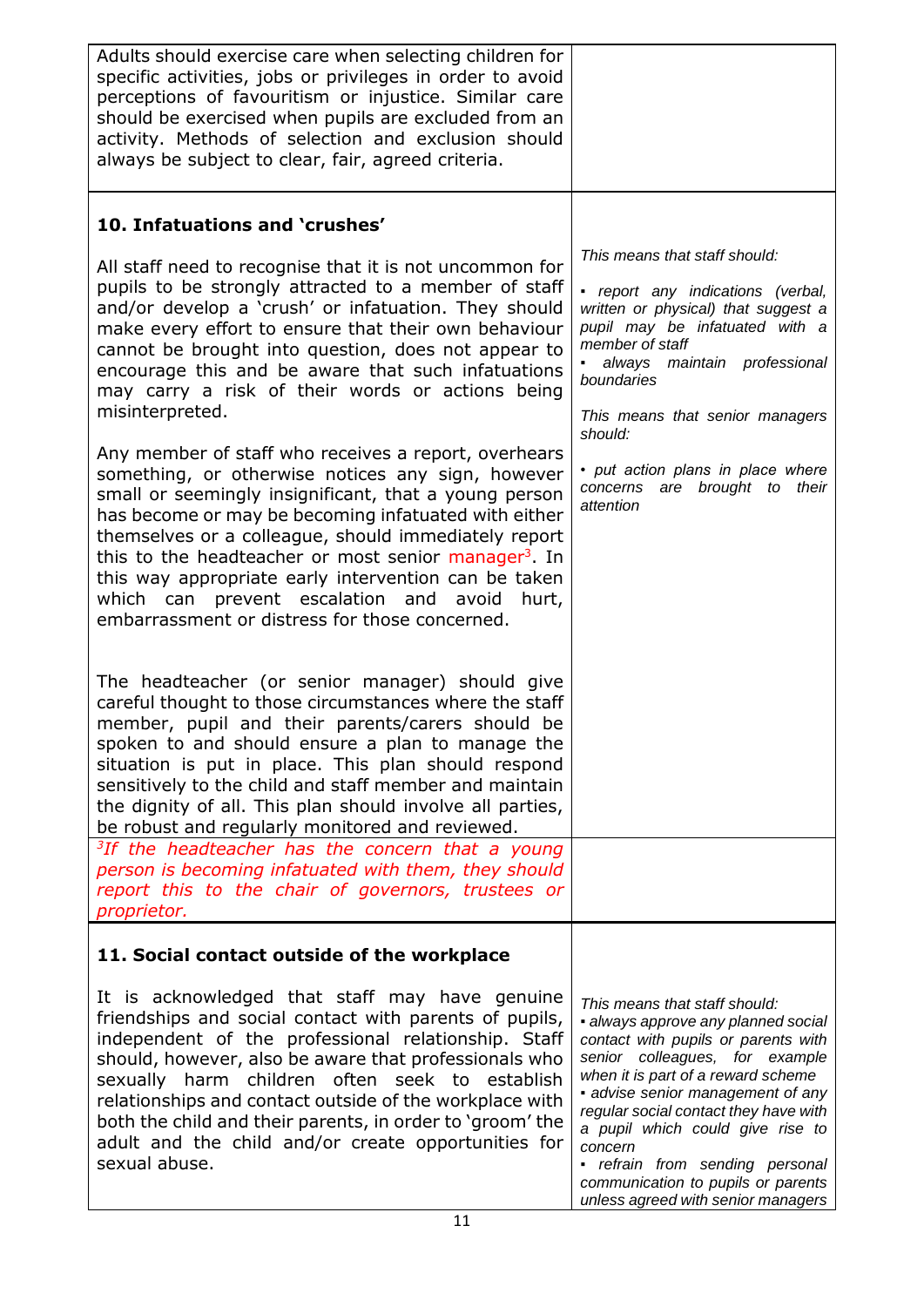| It is also important to recognise that social contact<br>may provide opportunities for other types of grooming<br>such as for the purpose of sexual exploitation or<br>radicalisation.<br>Staff should recognise that some types of social<br>contact with pupils or their families could be perceived<br>as harmful or exerting inappropriate influence on<br>children, and may bring the setting into disrepute (e.g.<br>attending a political protest, circulating propaganda).<br>If a pupil or parent seeks to establish social contact, or<br>if this occurs coincidentally, the member of staff should<br>exercise her/his professional judgement. This also<br>applies to social contacts made through outside<br>interests or the staff member's own family.<br>Some staff may, as part of their professional role, be<br>required to support a parent or carer. If that person<br>comes to depend upon the staff member or seeks<br>support outside of their professional role this should be<br>senior management and<br>discussed<br>with<br>where<br>necessary referrals made to the appropriate support<br>agency. | • inform senior management of any<br>relationship with a parent where this<br>extends<br>beyond<br>the<br>usual<br>parent/professional relationship<br>· inform senior management of any<br>requests or arrangements where<br>parents wish to use their services<br>outside of the workplace e.g.<br>babysitting, tutoring                                                                                   |
|----------------------------------------------------------------------------------------------------------------------------------------------------------------------------------------------------------------------------------------------------------------------------------------------------------------------------------------------------------------------------------------------------------------------------------------------------------------------------------------------------------------------------------------------------------------------------------------------------------------------------------------------------------------------------------------------------------------------------------------------------------------------------------------------------------------------------------------------------------------------------------------------------------------------------------------------------------------------------------------------------------------------------------------------------------------------------------------------------------------------------------|--------------------------------------------------------------------------------------------------------------------------------------------------------------------------------------------------------------------------------------------------------------------------------------------------------------------------------------------------------------------------------------------------------------|
| 12. Communication with children (including the<br>use of technology)                                                                                                                                                                                                                                                                                                                                                                                                                                                                                                                                                                                                                                                                                                                                                                                                                                                                                                                                                                                                                                                             |                                                                                                                                                                                                                                                                                                                                                                                                              |
| In order to make best use of the many educational and<br>social benefits of new and emerging technologies,<br>pupils need opportunities to use and explore the digital<br>world. Online risks are posed more by behaviours and<br>values than the technology itself.<br>Staff should ensure that they establish safe and<br>responsible online behaviours, working to local and<br>national guidelines and acceptable use policies which<br>detail how new and emerging technologies may be<br>used.                                                                                                                                                                                                                                                                                                                                                                                                                                                                                                                                                                                                                             | This means that adults should:<br>• not seek to communicate/make<br>contact or respond to contact with<br>pupils outside of the purposes of<br>their work<br>• not give out their personal details<br>· use only equipment and Internet<br>services provided by the school or<br>setting<br>• turn off 3G/4G data access on<br>school premises<br>• follow their school / setting's<br>Acceptable Use Policy |
| Communication with children both in the 'real' world<br>and through web based and telecommunication<br>interactions should<br>take<br>place<br>within<br>explicit<br>professional boundaries. This includes the use of<br>computers, tablets, phones, texts, e-mails, instant<br>messages, social media such as Facebook and Twitter,                                                                                                                                                                                                                                                                                                                                                                                                                                                                                                                                                                                                                                                                                                                                                                                            | ensure<br>that their<br>use<br>0t<br>technologies could not bring their<br>employer into disrepute<br>• not discuss or share data relating<br>to children/ parents / carers in staff<br>social media groups                                                                                                                                                                                                  |
| chat-rooms, forums, blogs, websites, gaming sites,<br>digital cameras, videos, web-cams and other hand-<br>held devices. (Given the ever-changing world of<br>technology it should be noted that this list gives<br>examples only and is not exhaustive.)                                                                                                                                                                                                                                                                                                                                                                                                                                                                                                                                                                                                                                                                                                                                                                                                                                                                        | This means that education settings<br>should:<br>• wherever possible, provide school<br>devices such as cameras and<br>mobile phones rather than expecting                                                                                                                                                                                                                                                   |
| Staff should not request or respond to any personal<br>information from children other than which may be<br>necessary in their professional role. They should<br>ensure that their communications are open and                                                                                                                                                                                                                                                                                                                                                                                                                                                                                                                                                                                                                                                                                                                                                                                                                                                                                                                   | staff to use their own (e.g. on school<br>trips)                                                                                                                                                                                                                                                                                                                                                             |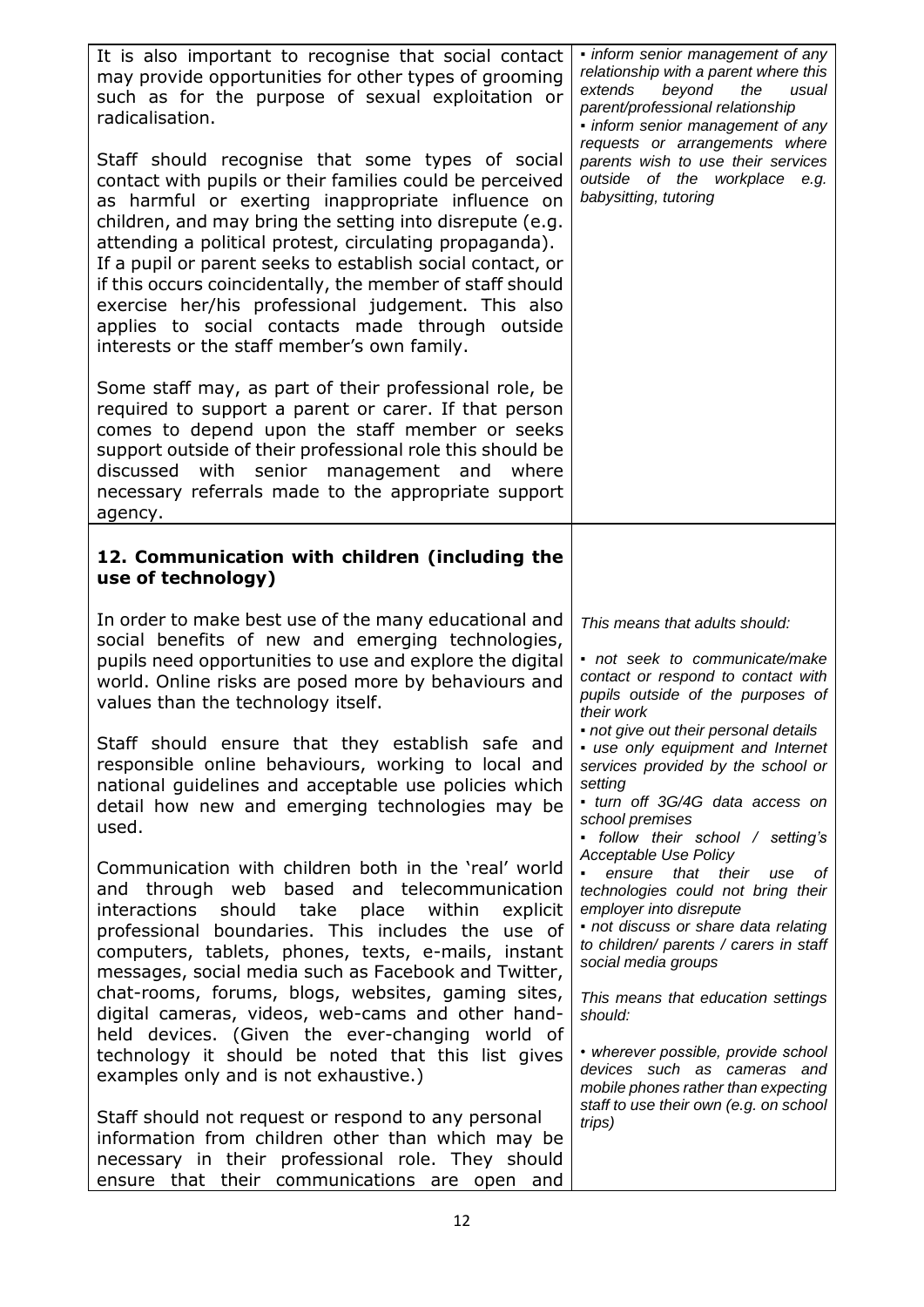| transparent and avoid any communication which could<br>be interpreted as 'grooming behaviour'                                                                                                                                                                                                                                                                                                                                                                                                                                                                                                                                                                                                                                                                                                                                                                                                                                                                                      |                                                                                                                                                                                                                                                                                                                                                                                                                                                                                                                                                                                                                                                                                                         |
|------------------------------------------------------------------------------------------------------------------------------------------------------------------------------------------------------------------------------------------------------------------------------------------------------------------------------------------------------------------------------------------------------------------------------------------------------------------------------------------------------------------------------------------------------------------------------------------------------------------------------------------------------------------------------------------------------------------------------------------------------------------------------------------------------------------------------------------------------------------------------------------------------------------------------------------------------------------------------------|---------------------------------------------------------------------------------------------------------------------------------------------------------------------------------------------------------------------------------------------------------------------------------------------------------------------------------------------------------------------------------------------------------------------------------------------------------------------------------------------------------------------------------------------------------------------------------------------------------------------------------------------------------------------------------------------------------|
| Staff should not give their personal contact details to<br>children for example, e-mail address, home or mobile<br>telephone numbers, details of web-based identities. If<br>children locate these by any other means and attempt<br>to contact or correspond with the staff member, the<br>adult should not respond and must report the matter<br>to their manager. The child should be firmly and<br>politely informed that this is not acceptable.                                                                                                                                                                                                                                                                                                                                                                                                                                                                                                                              |                                                                                                                                                                                                                                                                                                                                                                                                                                                                                                                                                                                                                                                                                                         |
| Staff should, in any communication with children, also<br>follow the guidance in section 7 'Standards of<br>Behaviour'.                                                                                                                                                                                                                                                                                                                                                                                                                                                                                                                                                                                                                                                                                                                                                                                                                                                            |                                                                                                                                                                                                                                                                                                                                                                                                                                                                                                                                                                                                                                                                                                         |
| Staff should adhere to their establishment's policies,<br>including those with regard to communication with<br>parents and carers and the information they share<br>when using the internet.                                                                                                                                                                                                                                                                                                                                                                                                                                                                                                                                                                                                                                                                                                                                                                                       |                                                                                                                                                                                                                                                                                                                                                                                                                                                                                                                                                                                                                                                                                                         |
| 13. Physical contact                                                                                                                                                                                                                                                                                                                                                                                                                                                                                                                                                                                                                                                                                                                                                                                                                                                                                                                                                               |                                                                                                                                                                                                                                                                                                                                                                                                                                                                                                                                                                                                                                                                                                         |
| There are occasions when it is entirely appropriate and<br>proper for staff to have physical contact with children,<br>however, it is crucial that they only do so in ways<br>appropriate to their professional role and in relation to<br>the pupil's individual needs and any agreed care plan.<br>Not all children feel comfortable about certain types of<br>physical contact; this should be recognised and,<br>wherever possible, adults should seek the pupil's<br>permission before initiating contact and be sensitive to<br>any signs that they may be uncomfortable or<br>embarrassed. Staff should acknowledge that some<br>pupils are more comfortable with touch than others<br>and/or may be more comfortable with touch from<br>some adults than others. Staff should listen, observe<br>and take note of the child's reaction or feelings and, so<br>far as is possible, use a level of contact and/or form of<br>communication which is acceptable to the pupil. | This means that staff should:<br>be<br>that even<br>aware<br>well-<br>intentioned physical contact may be<br>misconstrued by the pupil, an<br>observer or any person to whom this<br>action is described<br>- never touch a pupil in a way which<br>may be considered indecent<br>· always be prepared to explain<br>actions and accept that all physical<br>contact be open to scrutiny<br>· never indulge in horseplay or fun<br>fights<br>· always allow/encourage pupils,<br>where able, to undertake self-care<br>tasks independently<br>• ensure the way they offer comfort<br>to a distressed pupil is age<br>appropriate<br>· always tell a colleague when and<br>how they offered comfort to a |
| possible to be specific about<br>It<br>is<br>not<br>the<br>appropriateness of each physical contact, since an<br>action that is appropriate with one pupil, in one set of<br>circumstances, may be inappropriate in another, or<br>with a different child.                                                                                                                                                                                                                                                                                                                                                                                                                                                                                                                                                                                                                                                                                                                         | distressed pupil<br>· establish the preferences of pupils<br>• consider alternatives, where it is<br>anticipated that a pupil might<br>misinterpret or be uncomfortable<br>with physical contact<br>· always explain to the pupil the                                                                                                                                                                                                                                                                                                                                                                                                                                                                   |
| Any physical contact should be in response to the<br>child's needs at the time, of limited duration and<br>appropriate to their age, stage of development,<br>gender, ethnicity and background. Adults should<br>therefore, use their professional judgement at all<br>times.                                                                                                                                                                                                                                                                                                                                                                                                                                                                                                                                                                                                                                                                                                      | reason why contact is necessary<br>and what form that contact will take<br>• report and record situations which<br>may give rise to concern<br>• be aware of cultural or religious<br>views about touching and be<br>sensitive to issues of gender<br>This means that education settings                                                                                                                                                                                                                                                                                                                                                                                                                |
|                                                                                                                                                                                                                                                                                                                                                                                                                                                                                                                                                                                                                                                                                                                                                                                                                                                                                                                                                                                    |                                                                                                                                                                                                                                                                                                                                                                                                                                                                                                                                                                                                                                                                                                         |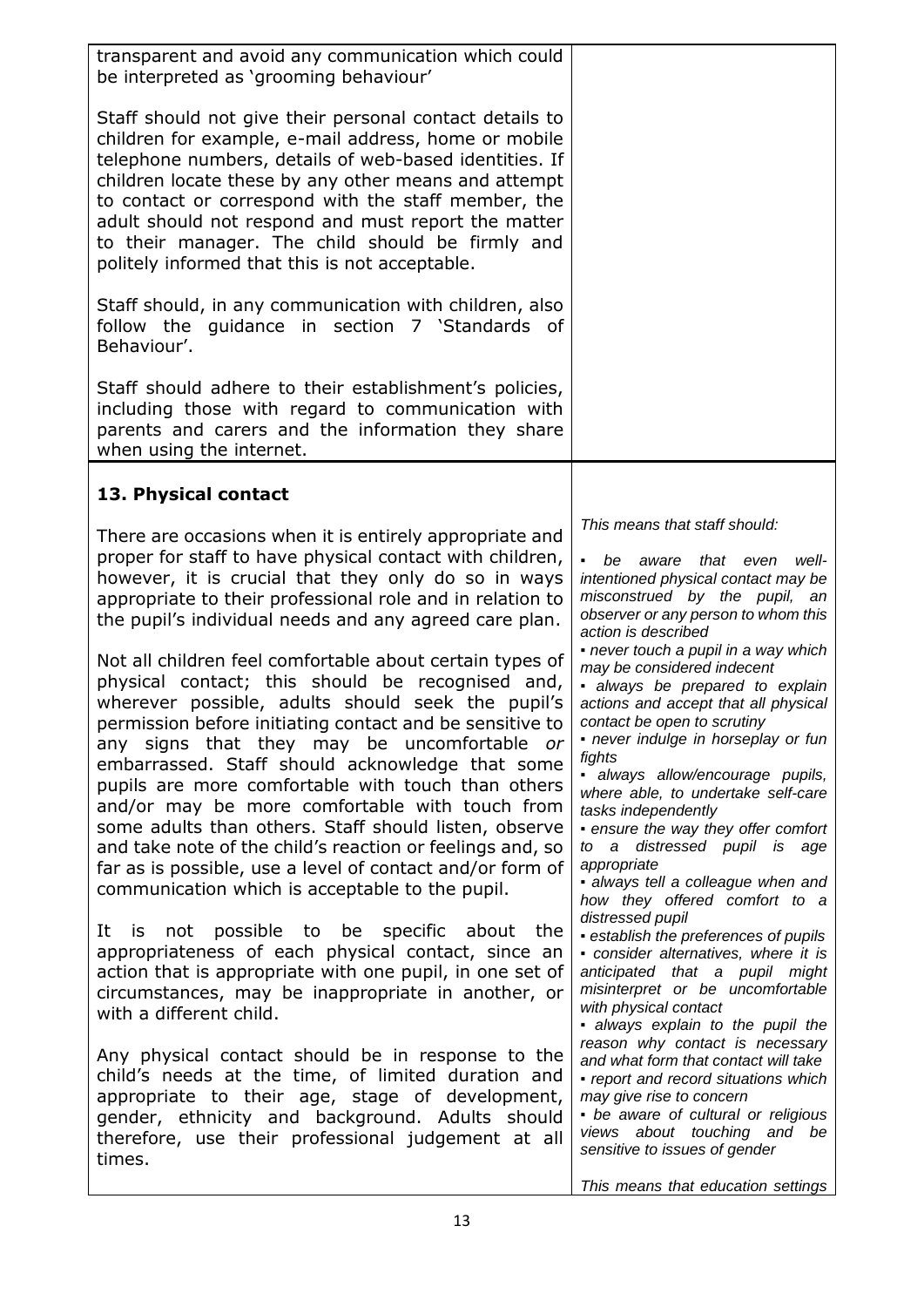| Physical contact should never be secretive, or for the<br>gratification of the adult, or represent a misuse of<br>authority. If a member of staff believes that an action<br>by them or a colleague could be misinterpreted, or if<br>an action is observed which is possibly abusive, the<br>incident and circumstances should be immediately<br>reported to the manager and recorded. Where<br>appropriate, the manager should consult with the Local<br>Authority Designated Officer (the DO).                                                                                                                                                                                                                                                                                                                                             | should:<br>• ensure they have a system in<br>place for recording incidents and the<br>means by which information about<br>incidents and outcomes can be<br>easily<br>senior<br>accessed<br>by<br>management<br>• provide staff, on a 'need to know'<br>basis, with relevant information<br>about vulnerable children in their<br>care                                                                                                                                                                                                                                                                                               |
|-----------------------------------------------------------------------------------------------------------------------------------------------------------------------------------------------------------------------------------------------------------------------------------------------------------------------------------------------------------------------------------------------------------------------------------------------------------------------------------------------------------------------------------------------------------------------------------------------------------------------------------------------------------------------------------------------------------------------------------------------------------------------------------------------------------------------------------------------|-------------------------------------------------------------------------------------------------------------------------------------------------------------------------------------------------------------------------------------------------------------------------------------------------------------------------------------------------------------------------------------------------------------------------------------------------------------------------------------------------------------------------------------------------------------------------------------------------------------------------------------|
| Extra caution may be required where it is known that<br>a child has suffered previous abuse or neglect. Staff<br>need to be aware that the child may associate physical<br>contact with such experiences. They also should<br>recognise that these pupils may seek out inappropriate<br>physical contact. In such circumstances staff should<br>deter the child sensitively and help them to understand<br>the importance of personal boundaries.                                                                                                                                                                                                                                                                                                                                                                                             |                                                                                                                                                                                                                                                                                                                                                                                                                                                                                                                                                                                                                                     |
| A general culture of 'safe touch' should be adopted,<br>where appropriate, to the individual requirements of<br>each child. Pupils with special educational needs or<br>disabilities may require more physical contact to assist<br>their everyday learning. The arrangements should be<br>understood and agreed by all concerned, justified in<br>terms of the pupil's needs, consistently applied and<br>open to scrutiny.                                                                                                                                                                                                                                                                                                                                                                                                                  |                                                                                                                                                                                                                                                                                                                                                                                                                                                                                                                                                                                                                                     |
|                                                                                                                                                                                                                                                                                                                                                                                                                                                                                                                                                                                                                                                                                                                                                                                                                                               |                                                                                                                                                                                                                                                                                                                                                                                                                                                                                                                                                                                                                                     |
| 14. Other activities that require physical contact                                                                                                                                                                                                                                                                                                                                                                                                                                                                                                                                                                                                                                                                                                                                                                                            | This means that staff should:<br>• treat pupils with dignity and respect<br>and avoid contact with intimate parts                                                                                                                                                                                                                                                                                                                                                                                                                                                                                                                   |
| In certain curriculum areas, such as PE, drama or<br>music, staff may need to initiate some physical contact<br>with children, for example, to demonstrate technique<br>in the use of a piece of equipment, adjust posture, or<br>support a child so they can perform an activity safely<br>or prevent injury.<br>Physical contact should take place only when it is<br>necessary in relation to a particular activity. It should<br>take place in a safe and open environment i.e. one<br>easily observed by others and last for the minimum<br>time necessary. The extent of the contact should be<br>made clear and undertaken with the permission of the<br>pupil. Contact should be relevant to their age /<br>understanding and adults should remain sensitive to<br>any discomfort expressed verbally or non-verbally by<br>the pupil. | of the body<br>· always explain to a pupil the<br>reason why contact is necessary<br>and what form that contact will take<br>• seek consent of parents where a<br>pupil is unable to give this; e.g.<br>because of age or disability<br>• consider alternatives, where it is<br>anticipated that a pupil might<br>misinterpret any such contact<br>be familiar<br>with and<br>follow<br>recommended<br>guidance<br>and<br>protocols<br>• conduct activities where they can<br>be seen by others<br>• be aware of gender, cultural and<br>religious issues that may need to be<br>considered prior to initiating physical<br>contact |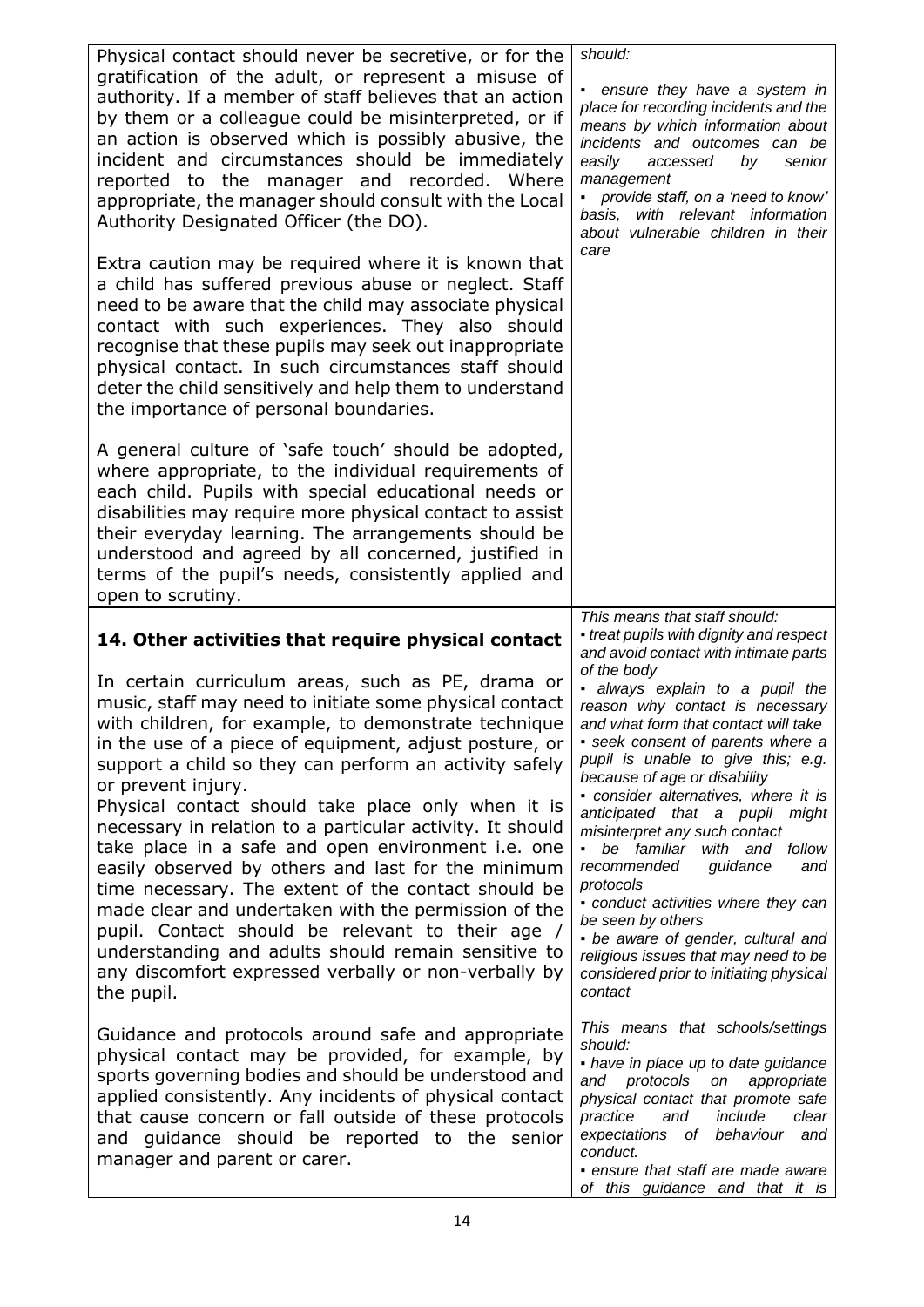| It is good practice that all parties clearly understand at<br>the outset, what physical contact is necessary and<br>appropriate in undertaking specific activities. Keeping<br>parents/carers and pupils informed of the extent and<br>nature of any physical contact may also prevent<br>allegations of misconduct or abuse arising.                                                                                                                                                                                                                                                                                                                                                                                                                                                                                                                                                                                                                                                                                                                                                                                                                                                                                                                                                                                                                                                                                                                                                                                                                                                                                                                                                                                                                                                                                                                                                                                                                                                                                                                                                                                                                      | continually promoted                                                                                                                                                                                                                                                                                                                                                                                                                                                                                                                                                                                                                                                                                                                                                                                                                                                                                                                                                                                                                                                                                                                                                                                                                                                                                    |
|------------------------------------------------------------------------------------------------------------------------------------------------------------------------------------------------------------------------------------------------------------------------------------------------------------------------------------------------------------------------------------------------------------------------------------------------------------------------------------------------------------------------------------------------------------------------------------------------------------------------------------------------------------------------------------------------------------------------------------------------------------------------------------------------------------------------------------------------------------------------------------------------------------------------------------------------------------------------------------------------------------------------------------------------------------------------------------------------------------------------------------------------------------------------------------------------------------------------------------------------------------------------------------------------------------------------------------------------------------------------------------------------------------------------------------------------------------------------------------------------------------------------------------------------------------------------------------------------------------------------------------------------------------------------------------------------------------------------------------------------------------------------------------------------------------------------------------------------------------------------------------------------------------------------------------------------------------------------------------------------------------------------------------------------------------------------------------------------------------------------------------------------------------|---------------------------------------------------------------------------------------------------------------------------------------------------------------------------------------------------------------------------------------------------------------------------------------------------------------------------------------------------------------------------------------------------------------------------------------------------------------------------------------------------------------------------------------------------------------------------------------------------------------------------------------------------------------------------------------------------------------------------------------------------------------------------------------------------------------------------------------------------------------------------------------------------------------------------------------------------------------------------------------------------------------------------------------------------------------------------------------------------------------------------------------------------------------------------------------------------------------------------------------------------------------------------------------------------------|
| 15 Intimate / personal care<br>Schools and settings should have clear nappy or pad<br>changing and intimate / personal care policies which<br>ensure that the health, safety, independence and<br>welfare of children is promoted and their dignity and<br>privacy are respected. Arrangements for intimate and<br>personal care should be open and transparent and<br>accompanied by recording systems.<br>Pupils should be encouraged to act as independently<br>as possible and to undertake as much of their own<br>personal care as is possible and practicable. When<br>assistance is required, this should normally be<br>undertaken by one member of staff, however, they<br>should try to ensure that another appropriate adult is<br>in the vicinity who is aware of the task to be<br>undertaken and that, wherever possible, they are<br>visible and/or audible. Intimate or personal care<br>procedures should not involve more than one member<br>of staff unless the pupil's care plan specifies the reason<br>for this.<br>A signed record should be kept of all intimate and<br>personal care tasks undertaken and, where these have<br>been carried out in another room, should include times<br>left and returned.<br>Any vulnerability, including those that may arise from<br>a physical or learning difficulty should be considered<br>when formulating the individual pupil's care plan. The<br>views of parents, carers and the pupil, regardless of<br>their age and understanding, should be actively sought<br>in formulating the plan and in the necessary regular<br>reviews of these arrangements.<br>Pupils are entitled to respect and privacy at all times<br>and especially when in a state of undress, including,<br>for example, when changing, toileting and showering.<br>However, there needs to be an appropriate level of<br>supervision in order to safeguard pupils, satisfy health<br>and safety considerations and ensure that bullying or<br>teasing does not occur. This supervision should be<br>appropriate to the needs and age of the children<br>concerned<br>and<br>sensitive to the potential<br>for | This means that education settings<br>should:<br>• have written care plans in place for<br>any pupil who could be expected to<br>require intimate care<br>• ensure that pupils are actively<br>consulted about their own care plan<br>This means that staff should:<br>- adhere to their organisation's<br>intimate and personal care and<br>nappy changing policies<br>• make other staff aware of the task<br>being undertaken<br>• always explain to the pupil what is<br>happening before a care procedure<br>begins<br>• consult with colleagues where any<br>from<br>variation<br>agreed<br>procedure/care plan is necessary<br>• record the justification for any<br>variations<br>to<br>the<br>agreed<br>procedure/care plan and share this<br>information with the pupil and their<br>parents/carers<br>avoid any visually intrusive<br>behaviour<br>• where there are changing rooms<br>announce their intention of entering<br>· always consider the supervision<br>needs of the pupils and only remain<br>in the room where their needs<br>require this<br>This means that adults should not:<br>• change or toilet in the presence or<br>sight of pupils<br>• shower with pupils<br>· assist with intimate or personal<br>care tasks which the pupil is able to<br>undertake independently |
| embarrassment.                                                                                                                                                                                                                                                                                                                                                                                                                                                                                                                                                                                                                                                                                                                                                                                                                                                                                                                                                                                                                                                                                                                                                                                                                                                                                                                                                                                                                                                                                                                                                                                                                                                                                                                                                                                                                                                                                                                                                                                                                                                                                                                                             |                                                                                                                                                                                                                                                                                                                                                                                                                                                                                                                                                                                                                                                                                                                                                                                                                                                                                                                                                                                                                                                                                                                                                                                                                                                                                                         |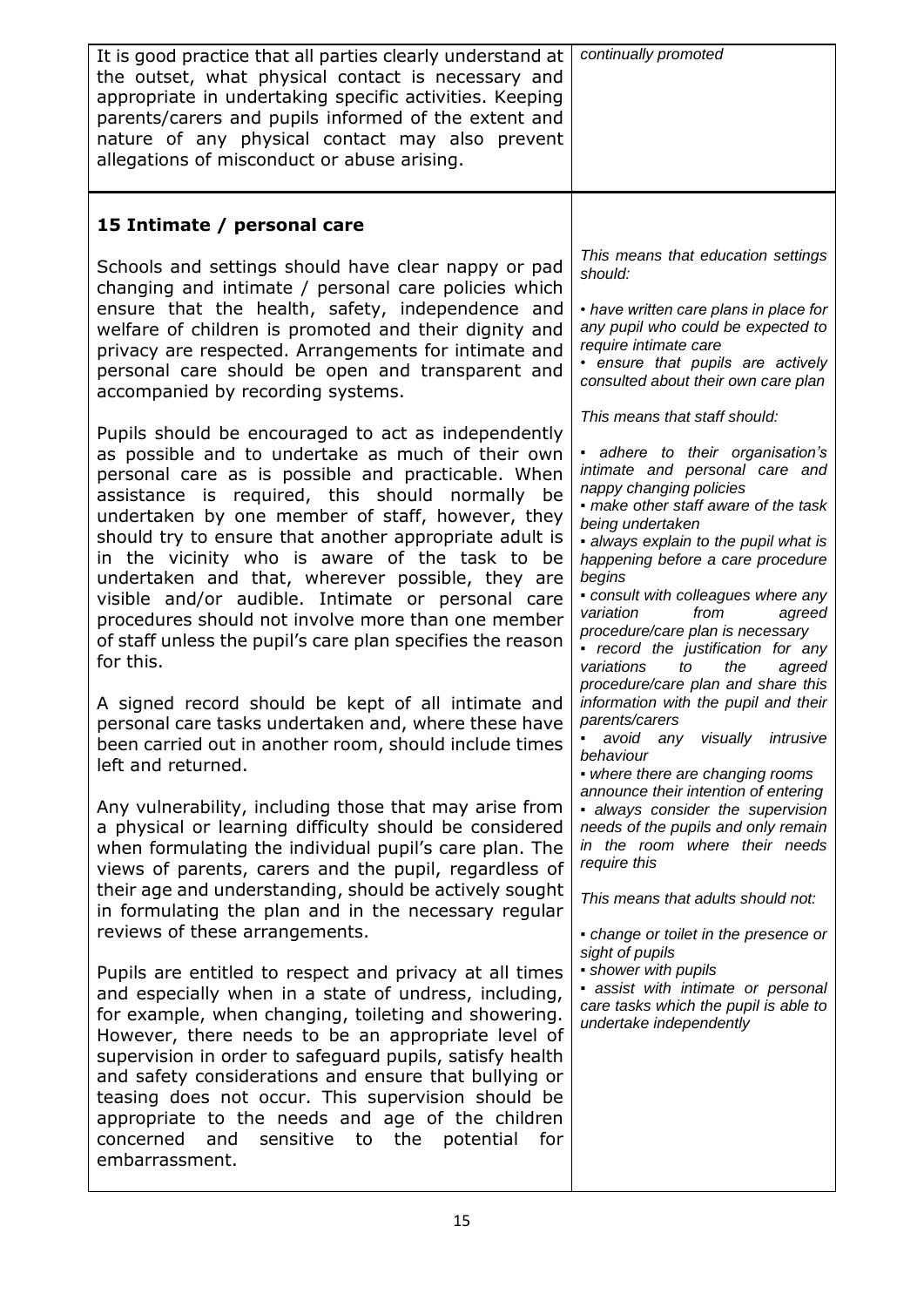| <b>16 Behaviour management</b>                                                                                                                                                                                                                                                                                                                                                                                                                                                                                                                                                                                                                                                                                                                                                                                                                                                                                                                                                                                                                                                         |                                                                                                                                                                                                                                                                                                                                                                                                                                                                                                                                                                                                                                                                                                                                                                                                                                                                                        |
|----------------------------------------------------------------------------------------------------------------------------------------------------------------------------------------------------------------------------------------------------------------------------------------------------------------------------------------------------------------------------------------------------------------------------------------------------------------------------------------------------------------------------------------------------------------------------------------------------------------------------------------------------------------------------------------------------------------------------------------------------------------------------------------------------------------------------------------------------------------------------------------------------------------------------------------------------------------------------------------------------------------------------------------------------------------------------------------|----------------------------------------------------------------------------------------------------------------------------------------------------------------------------------------------------------------------------------------------------------------------------------------------------------------------------------------------------------------------------------------------------------------------------------------------------------------------------------------------------------------------------------------------------------------------------------------------------------------------------------------------------------------------------------------------------------------------------------------------------------------------------------------------------------------------------------------------------------------------------------------|
| Corporal punishment and smacking are unlawful in all<br>schools and education settings.                                                                                                                                                                                                                                                                                                                                                                                                                                                                                                                                                                                                                                                                                                                                                                                                                                                                                                                                                                                                | This means that staff should:<br>not use force as a form of                                                                                                                                                                                                                                                                                                                                                                                                                                                                                                                                                                                                                                                                                                                                                                                                                            |
| Staff should not use any form of degrading or<br>humiliating treatment to punish a child. The use of<br>sarcasm, demeaning or insensitive comments towards<br>children is completely unacceptable.<br>Where pupils display difficult or challenging behaviour,<br>adults should follow the school's or setting's behaviour<br>and discipline policy using strategies appropriate to the<br>circumstance and situation.<br>Where a pupil has specific needs in respect of<br>particularly challenging behaviour, a positive handling<br>plan, including assessment of risk, should be drawn up<br>and agreed by all parties, including, for example, a<br>medical officer where appropriate.<br>managers<br>should<br>the<br>Senior<br>ensure<br>that<br>establishment's behaviour policy includes<br>clear<br>guidance about the use of isolation and seclusion. The<br>legislation on these strategies is complex and staff<br>should take extreme care to avoid any practice that<br>could be viewed as unlawful, a breach of the pupil's<br>human rights and/or false imprisonment. | punishment<br>• try to defuse situations before they<br>escalate e.g. by distraction<br>- keep parents informed of any<br>sanctions<br>behaviour<br><b>or</b><br>management techniques used<br>• be mindful of and sensitive to<br>factors both inside and outside of the<br>school or setting which may impact<br>on a pupil's behaviour<br>follow<br>the<br>establishment's<br>behaviour management policy<br>• behave as a role model<br>• avoid shouting at children other<br>than<br>as<br>a<br>warning<br>in<br>an<br>emergency/safety situation<br>· refer to national and local policy<br>and guidance regarding Restrictive<br>Physical Intervention (RPI)<br>• be aware of the legislation and<br>potential risks associated with the<br>use of isolation and seclusion<br>comply with legislation and<br>guidance in relation to human rights<br>and restriction of liberty |
| 17. The use of control and physical intervention                                                                                                                                                                                                                                                                                                                                                                                                                                                                                                                                                                                                                                                                                                                                                                                                                                                                                                                                                                                                                                       |                                                                                                                                                                                                                                                                                                                                                                                                                                                                                                                                                                                                                                                                                                                                                                                                                                                                                        |
| Early years providers must take all reasonable steps to<br>ensure that corporal punishment is not given by any<br>person who cares for or is in regular contact with a<br>child, or by any person living or working in the<br>premises where care is provided. A person will not be                                                                                                                                                                                                                                                                                                                                                                                                                                                                                                                                                                                                                                                                                                                                                                                                    | This means that education settings<br>should:<br>• ensure that they have a lawful<br>physical intervention<br>policy<br>consistent with local and national                                                                                                                                                                                                                                                                                                                                                                                                                                                                                                                                                                                                                                                                                                                             |
| taken to have used corporal punishment if the action<br>was taken for reasons that include averting<br>an<br>danger of personal injury to, or<br>immediate<br>an<br>immediate danger of death of, any person including<br>the $child4$<br>The law and guidance for schools states that adults<br>may reasonably intervene to prevent a child from:                                                                                                                                                                                                                                                                                                                                                                                                                                                                                                                                                                                                                                                                                                                                     | guidance<br>- regularly acquaint staff with policy<br>and guidance<br>• ensure that staff are provided with<br>appropriate training and support<br>• have an agreed policy for when<br>and how physical interventions<br>should be recorded and reported                                                                                                                                                                                                                                                                                                                                                                                                                                                                                                                                                                                                                               |
| committing a criminal offence<br>٠<br>injuring themselves or others<br>$\bullet$<br>causing damage to property<br>$\bullet$<br>engaging in behaviour prejudicial to good order<br>$\bullet$<br>and to maintain good orderand discipline.                                                                                                                                                                                                                                                                                                                                                                                                                                                                                                                                                                                                                                                                                                                                                                                                                                               | This means that staff should:<br>• adhere to the school or setting's<br>physical intervention policy<br>· always seek to defuse situations<br>and avoid the use of physical<br>intervention wherever possible                                                                                                                                                                                                                                                                                                                                                                                                                                                                                                                                                                                                                                                                          |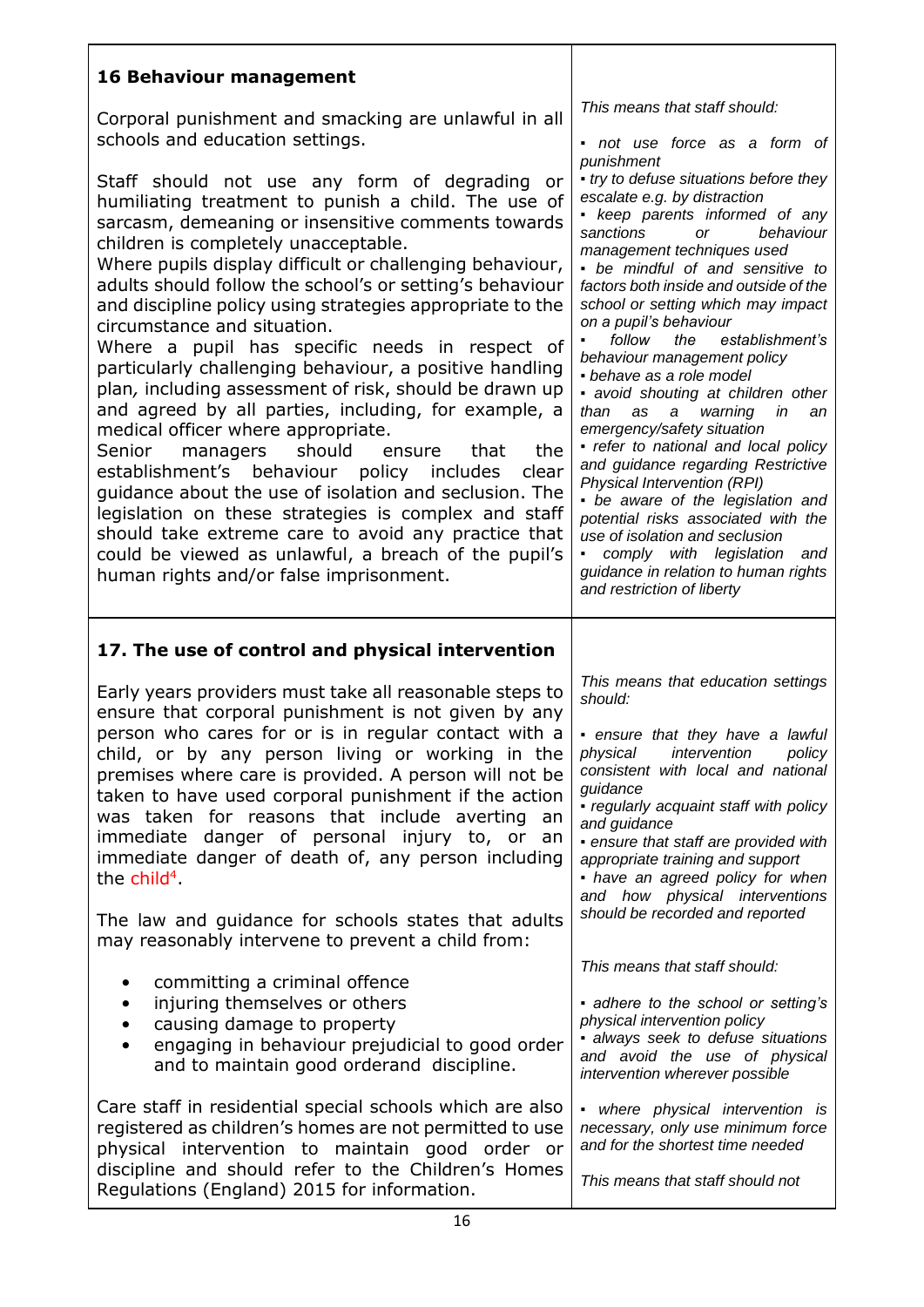| Great care must be exercised in order that adults do<br>not physically intervene in a manner which could be<br>considered unlawful.                                                                                                                                                                                                                                                                                                                                                                                                                                                                                                                                    | • use physical intervention as a form<br>of punishment                                                                                                                                                                                                                                                                                                                                                                                                                                    |
|------------------------------------------------------------------------------------------------------------------------------------------------------------------------------------------------------------------------------------------------------------------------------------------------------------------------------------------------------------------------------------------------------------------------------------------------------------------------------------------------------------------------------------------------------------------------------------------------------------------------------------------------------------------------|-------------------------------------------------------------------------------------------------------------------------------------------------------------------------------------------------------------------------------------------------------------------------------------------------------------------------------------------------------------------------------------------------------------------------------------------------------------------------------------------|
| Under no circumstances should physical force be used<br>as a form of punishment. The use of unwarranted or<br>disproportionate physical force is likely to constitute a<br>criminal offence. Where the school or setting judges<br>that a child's behaviour presents a serious risk to<br>themselves or others, they must always put in place a<br>robust risk assessment which is reviewed regularly<br>and, where relevant, a physical intervention plan.                                                                                                                                                                                                            |                                                                                                                                                                                                                                                                                                                                                                                                                                                                                           |
| In all cases where physical intervention has taken<br>place, it would be good practice to record the incident<br>and subsequent actions and report these to a manager<br>and the child's parents. (In a children's home it is a<br>legal requirement to record such incidents.)                                                                                                                                                                                                                                                                                                                                                                                        |                                                                                                                                                                                                                                                                                                                                                                                                                                                                                           |
| Similarly, where it can be anticipated that physical<br>intervention is likely to be required, a plan should be<br>put in place which the pupil and parents/carers are<br>aware of and have agreed to. Parental consent does<br>permit settings to use unlawful physical<br>not<br>intervention or deprive a pupil of their liberty.                                                                                                                                                                                                                                                                                                                                   |                                                                                                                                                                                                                                                                                                                                                                                                                                                                                           |
| <sup>4</sup> Para 3.52 Statutory framework for the early years<br>foundation stage (DfE April 2017).                                                                                                                                                                                                                                                                                                                                                                                                                                                                                                                                                                   |                                                                                                                                                                                                                                                                                                                                                                                                                                                                                           |
| 18. Sexual conduct                                                                                                                                                                                                                                                                                                                                                                                                                                                                                                                                                                                                                                                     |                                                                                                                                                                                                                                                                                                                                                                                                                                                                                           |
| Any sexual behaviour by a member of staff with or<br>towards a pupil is unacceptable. It is an offence for a<br>member of staff in a position of trust to engage in<br>sexual activity with a pupil under 18 years of age <sup>5</sup> and<br>sexual activity with a child could be a matter for<br>criminal and/or disciplinary procedures.<br>Pupils are protected by the same laws as adults in<br>relation to non-consensual sexual behaviour. They are<br>additionally protected by specific legal provisions<br>depending on their age and understanding. This<br>includes the prohibition of sexual activity with children<br>by adults in a position of trust. | This means that staff should:<br>• not have any form of sexual contact<br>with a pupil from the school or setting<br>• avoid any form of touch or comment<br>which is, or may be considered to be,<br>indecent<br>• avoid any form of communication<br>with a pupil which could be<br>interpreted as sexually suggestive,<br>provocative<br>or<br>give<br>rise<br>to<br>speculation e.g. verbal comments,<br>letters, notes, by email or on social<br>media, phone calls, texts, physical |
| Sexual activity involves physical contact including<br>penetrative and non-penetrative acts, however it also<br>includes non-contact activities, such as causing pupils<br>to engage in or watch sexual activity or the production<br>of pornographic material.                                                                                                                                                                                                                                                                                                                                                                                                        | contact<br>· not make sexual remarks to or<br>about a pupil<br>• not discuss sexual matters with or<br>in the presence of pupils other than<br>within agreed curriculum content or<br>as part of their recognised job role                                                                                                                                                                                                                                                                |
| There are occasions when adults embark on a course<br>of behaviour known as 'grooming' where the purpose<br>is to gain the trust of a child, and manipulate the                                                                                                                                                                                                                                                                                                                                                                                                                                                                                                        |                                                                                                                                                                                                                                                                                                                                                                                                                                                                                           |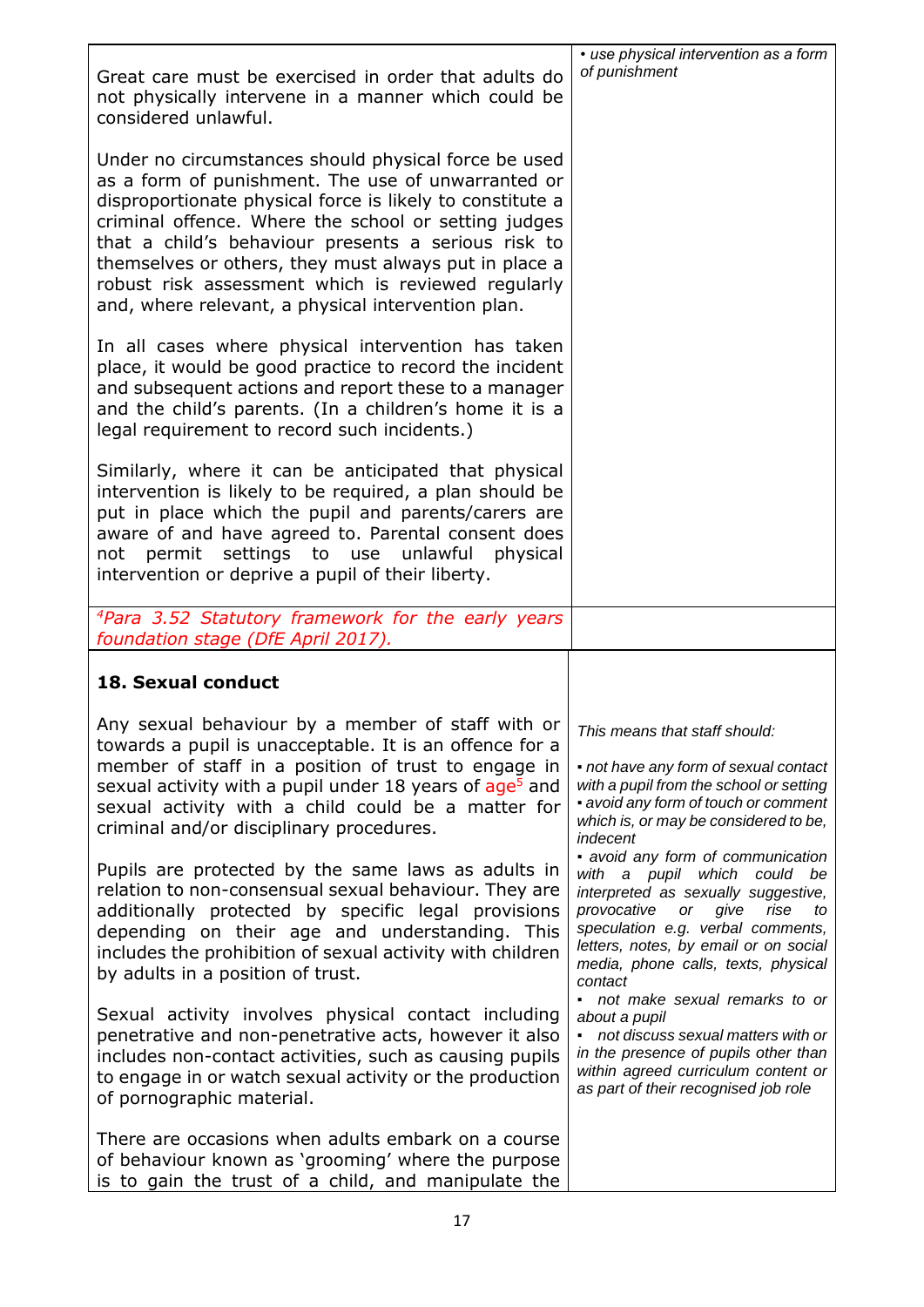| relationship so sexual abuse can take place. All staff<br>should undertake appropriate training so they are fully<br>aware of those behaviours that may constitute<br>'grooming' and of their responsibility to always report<br>to a senior manager any concerns about the behaviour<br>of a colleague which could indicate that a pupil is being<br>groomed.                                                                                                   |                                                                                                                                                                                                                                                                                              |
|------------------------------------------------------------------------------------------------------------------------------------------------------------------------------------------------------------------------------------------------------------------------------------------------------------------------------------------------------------------------------------------------------------------------------------------------------------------|----------------------------------------------------------------------------------------------------------------------------------------------------------------------------------------------------------------------------------------------------------------------------------------------|
| <sup>5</sup> Sexual Offences Act 2003: abuse of a position of trust                                                                                                                                                                                                                                                                                                                                                                                              |                                                                                                                                                                                                                                                                                              |
| 19. One to one situations                                                                                                                                                                                                                                                                                                                                                                                                                                        |                                                                                                                                                                                                                                                                                              |
| Staff working in one to one situations with pupils at<br>the setting, including visiting staff from external<br>organisations can be more vulnerable to allegations or<br>complaints.                                                                                                                                                                                                                                                                            | This means that staff should:<br>- ensure that wherever possible<br>there is visual access and/or an open<br>door in one to one situations<br>avoid use of 'engaged' or                                                                                                                      |
| To safeguard both pupils and adults, a risk assessment<br>in relation to the specific nature and implications of<br>one to one work should always be undertaken. Each<br>assessment should take into account the individual<br>needs of each pupil and should be reviewed regularly.                                                                                                                                                                             | equivalent signs wherever possible.<br>Such<br>signs<br>may<br>create<br>an<br>opportunity for secrecy or<br>the<br>interpretation of secrecy<br>· always report any situation where a<br>pupil becomes distressed or angry                                                                  |
| Arranging to meet with pupils from the school or<br>setting away from the work premises should not be<br>permitted unless the necessity for this is clear and<br>approval is obtained from a senior member of staff,<br>the pupil and their parents/carers.                                                                                                                                                                                                      | consider<br>the<br>needs<br>and<br>circumstances of the pupil involved                                                                                                                                                                                                                       |
| 20. Home visits                                                                                                                                                                                                                                                                                                                                                                                                                                                  |                                                                                                                                                                                                                                                                                              |
| All work with pupils and parents should usually be<br>undertaken in the school or setting or other recognised<br>workplace. There are however occasions, in response<br>to an urgent, planned or specific situation or job role,<br>where it is necessary to make one-off or regular home<br>visits.                                                                                                                                                             | This means that staff should:<br>17 agree the purpose for any home<br>visit with their manager<br>18<br>adhere<br>agreed<br>risk<br>to<br>management strategies<br>19<br>avoid<br>unannounced<br>visits<br>wherever possible                                                                 |
| It is essential that appropriate policies and related risk<br>assessments are in place to safeguard both staff and<br>be more vulnerable<br>pupils, who<br>in<br>these<br>can<br>situations.                                                                                                                                                                                                                                                                     | 20 ensure there is visual access<br>and/or an open door in one to one<br>situations<br>21 always make detailed records<br>including<br>times of arrival and<br>departure                                                                                                                     |
| A risk assessment should be undertaken prior to any<br>planned home visit taking place. The assessment<br>should include an evaluation of any known factors                                                                                                                                                                                                                                                                                                      | 22 ensure any behaviour or situation<br>which gives rise to concern is<br>discussed with their manager                                                                                                                                                                                       |
| regarding the pupil, parents/carers and any others<br>living in the household. Consideration should be given<br>to any circumstances which might render the staff<br>member becoming more vulnerable to an allegation<br>being made e.g. hostility, child protection concerns,<br>complaints or grievances. Specific thought should be<br>given to visits outside of 'office hours' or in remote or<br>secluded<br>locations.<br>Following<br>the<br>assessment, | This means that education settings<br>should:<br>• ensure that they have home visit<br>and lone-working policies which all<br>adults are made aware of. These<br>should include arrangements for risk<br>assessment and management<br>· ensure that all visits are justified<br>and recorded |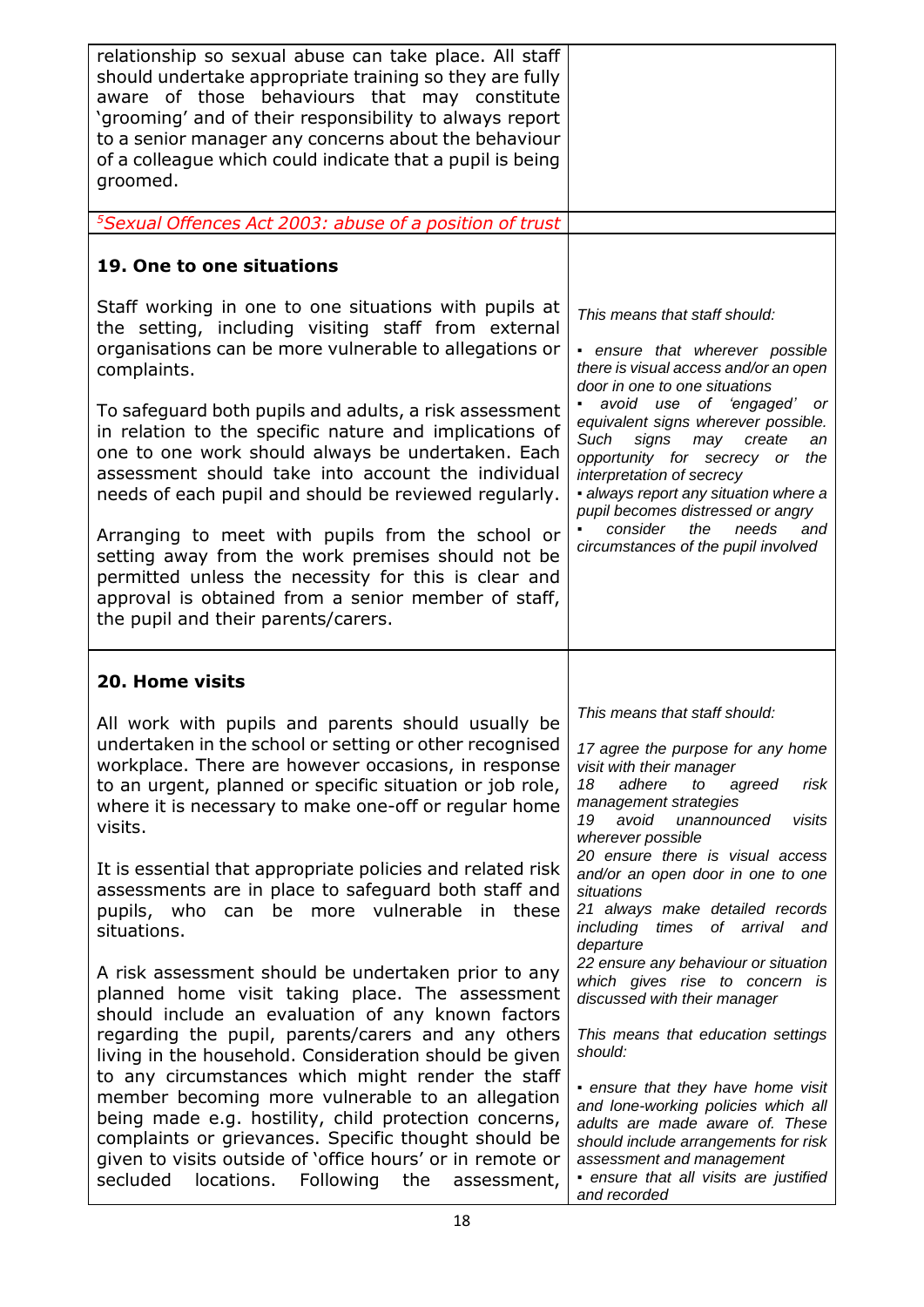| appropriate risk management measures should be put<br>in place, before the visit is undertaken. In the unlikely<br>event that little or no information is available, visits<br>should not be made alone.                                                                                                                                                                                                                                                                                                                                                                                                                                                                    | · ensure that staff are not exposed to<br>unacceptable risk<br>• make clear to staff that, other than<br>in an emergency, they should not<br>enter a home if the parent/carer is<br>absent<br>· ensure that staff have access to a<br>mobile telephone and an emergency<br>contact                                                                                                                      |
|-----------------------------------------------------------------------------------------------------------------------------------------------------------------------------------------------------------------------------------------------------------------------------------------------------------------------------------------------------------------------------------------------------------------------------------------------------------------------------------------------------------------------------------------------------------------------------------------------------------------------------------------------------------------------------|---------------------------------------------------------------------------------------------------------------------------------------------------------------------------------------------------------------------------------------------------------------------------------------------------------------------------------------------------------------------------------------------------------|
| 21. Transporting pupils                                                                                                                                                                                                                                                                                                                                                                                                                                                                                                                                                                                                                                                     | This means that staff should:                                                                                                                                                                                                                                                                                                                                                                           |
| In certain situations, staff or volunteers may be<br>required or offer to transport pupils as part of their<br>work. As for any other activity undertaken at work, the<br>employer has a duty to carry out a risk assessment<br>covering the health and safety of their staff and to<br>manage any known risks. <sup>6</sup>                                                                                                                                                                                                                                                                                                                                                | · plan and agree arrangements with<br>all parties in advance<br>- respond sensitively and flexibly<br>where any concerns arise<br>• take into account any specific or<br>additional needs of the pupil<br>- have an appropriate licence/permit<br>for the vehicle                                                                                                                                       |
| Consideration<br>must be given to the<br>potential<br>distraction of the driver and the supervision of the<br>passengers. A judgement should be made about the<br>likely behaviour and individual needs of the child/ren.<br>If any of them may require close supervision, then<br>another adult should travel in the vehicle so that the<br>driver is not distracted or compromised <sup>7</sup> .                                                                                                                                                                                                                                                                         | • ensure they are fit to drive and free<br>from any drugs, alcohol or medicine<br>which is likely to impair judgement<br>and/ or ability to drive<br>• ensure that if they need to be alone<br>with a pupil this is for the minimum<br>time<br>• be aware that the safety and                                                                                                                           |
| Staff should not offer lifts to pupils unless the need for<br>this has been agreed by a manager. A designated<br>member of staff should be appointed to plan and<br>provide oversight of all transport arrangements and<br>respond to any concerns that may arise.                                                                                                                                                                                                                                                                                                                                                                                                          | welfare of<br>the pupil is<br>their<br>responsibility until this is safely<br>passed over to a parent/carer<br>• report the nature of the journey, the<br>route and expected time of arrival in<br>accordance with agreed procedures<br>• ensure that their behaviour and all<br>arrangements<br>ensure<br>vehicle,                                                                                     |
| Wherever possible and practicable it is advisable that<br>transport is undertaken other than in private vehicles<br>and with at least one adult additional to the driver<br>acting as an escort.                                                                                                                                                                                                                                                                                                                                                                                                                                                                            | passenger and driver safety. This<br>includes<br>having proper<br>and<br>appropriate insurance for the type of<br>vehicle being driven<br>• ensure that any impromptu or                                                                                                                                                                                                                                |
| It is a legal requirement that all passengers wear<br>seatbelts and the driver should ensure that they do so.<br>They should also be aware of and adhere to current<br>legislation regarding the use of car seats / booster<br>seats for younger children.                                                                                                                                                                                                                                                                                                                                                                                                                  | emergency arrangements of lifts are<br>recorded and can be justified<br>• refer to Local and National<br>guidance for Educational visits<br>This means education<br>settings<br>should:                                                                                                                                                                                                                 |
| Staff should ensure that their behaviour is safe and<br>that the transport arrangements and the vehicle meet<br>all legal requirements. They should ensure that the<br>vehicle is roadworthy and appropriately insured and<br>that the maximum carrying capacity is not exceeded.<br>Staff should never offer to transport pupils outside of<br>their normal working duties, other than in an<br>emergency or where not doing so would mean the<br>child may be at risk. In these circumstances the<br>matter should be recorded and reported to both their<br>manager and the child's parent(s). The school's health<br>and safety policy and/or educational visits policy | • seek evidence that:<br>othe vehicle is safe. This means that<br>it holds a valid MOT certificate,<br>where relevant, that the driver<br>certifies it has been serviced in line<br>with the manufacturer's schedule,<br>and that the driver carries out any<br>pre-use checks specified by the<br>manufacturer<br>$\circ$ the driver is suitable. This means<br>that they hold a valid licence for the |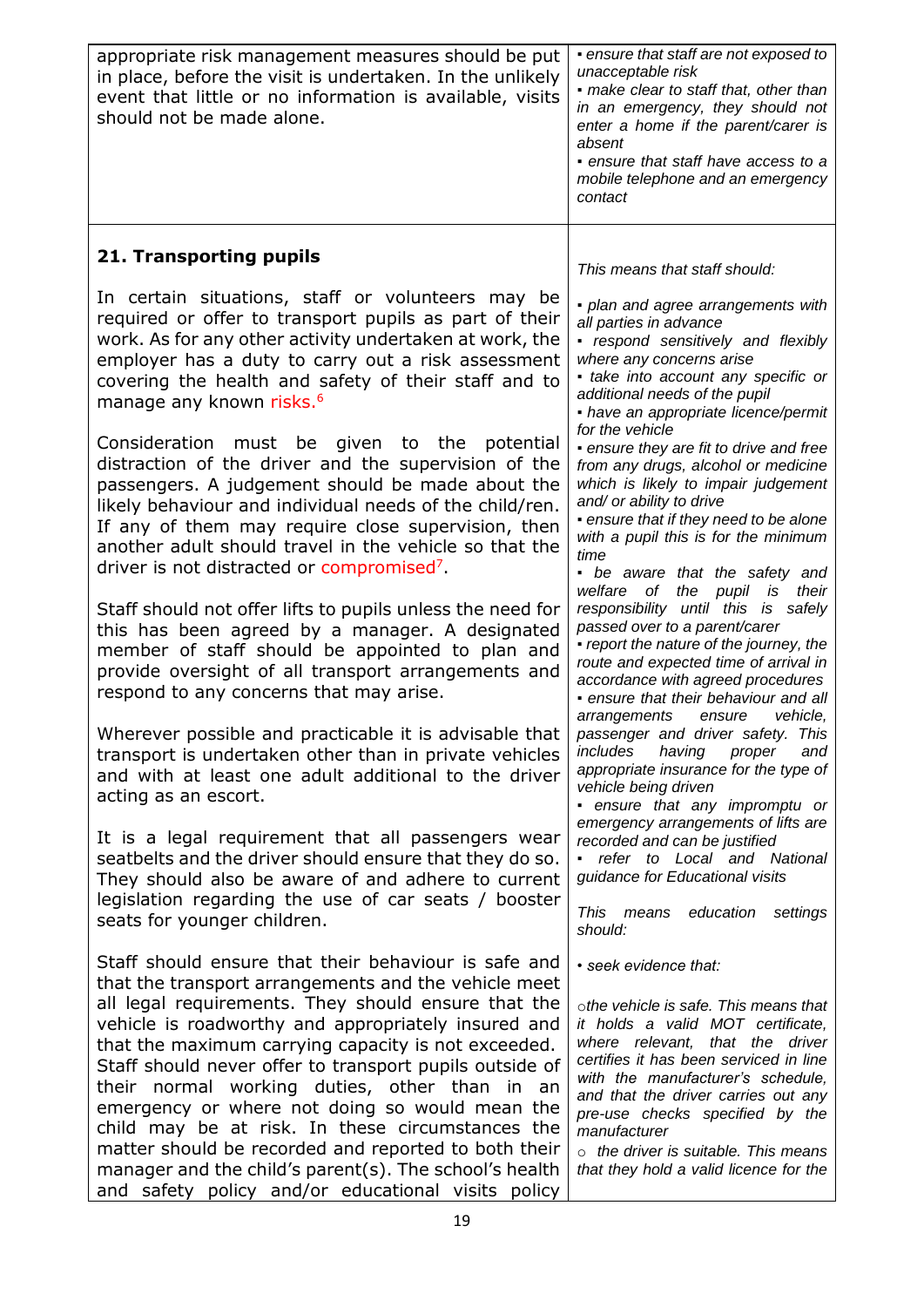| should set out the arrangements under which staff<br>may use private vehicles to transport pupils                                                                                                                                                                                                                                                                                                                                                                                                                                                                                                                                                                                                                                                                                                                                                                                                                                                                                                                                                                                                                                                                                                                                                                                                                                                                                                                                                                                                                                       | type of vehicle and meet any<br>employer requirements<br>o there is a valid insurance policy<br>covering the driver and the vehicle<br>for the intended use. This may<br>require that the driver has 'business<br>use' cover.<br>• Retain evidence of the above with<br>the risk assessment <sup>8</sup>                                                                                                                                                                                                                                                                                                                                                                                                         |
|-----------------------------------------------------------------------------------------------------------------------------------------------------------------------------------------------------------------------------------------------------------------------------------------------------------------------------------------------------------------------------------------------------------------------------------------------------------------------------------------------------------------------------------------------------------------------------------------------------------------------------------------------------------------------------------------------------------------------------------------------------------------------------------------------------------------------------------------------------------------------------------------------------------------------------------------------------------------------------------------------------------------------------------------------------------------------------------------------------------------------------------------------------------------------------------------------------------------------------------------------------------------------------------------------------------------------------------------------------------------------------------------------------------------------------------------------------------------------------------------------------------------------------------------|------------------------------------------------------------------------------------------------------------------------------------------------------------------------------------------------------------------------------------------------------------------------------------------------------------------------------------------------------------------------------------------------------------------------------------------------------------------------------------------------------------------------------------------------------------------------------------------------------------------------------------------------------------------------------------------------------------------|
| <sup>6</sup> See also:<br>https://www.gov.uk/government/publications/health-<br>and-safety-advice-for-schools                                                                                                                                                                                                                                                                                                                                                                                                                                                                                                                                                                                                                                                                                                                                                                                                                                                                                                                                                                                                                                                                                                                                                                                                                                                                                                                                                                                                                           |                                                                                                                                                                                                                                                                                                                                                                                                                                                                                                                                                                                                                                                                                                                  |
| <sup>7</sup> OEAP updated guidance (July<br>2018):https://oeapng.info/3618-transporting-young-<br>people-in-private-cars/                                                                                                                                                                                                                                                                                                                                                                                                                                                                                                                                                                                                                                                                                                                                                                                                                                                                                                                                                                                                                                                                                                                                                                                                                                                                                                                                                                                                               |                                                                                                                                                                                                                                                                                                                                                                                                                                                                                                                                                                                                                                                                                                                  |
| <sup>8</sup> OEAP updated guidance (July 2018):<br>https://oeapng.info/3618-transporting-young-<br>people-in-private-cars/                                                                                                                                                                                                                                                                                                                                                                                                                                                                                                                                                                                                                                                                                                                                                                                                                                                                                                                                                                                                                                                                                                                                                                                                                                                                                                                                                                                                              |                                                                                                                                                                                                                                                                                                                                                                                                                                                                                                                                                                                                                                                                                                                  |
| <b>22. Educational visits</b>                                                                                                                                                                                                                                                                                                                                                                                                                                                                                                                                                                                                                                                                                                                                                                                                                                                                                                                                                                                                                                                                                                                                                                                                                                                                                                                                                                                                                                                                                                           |                                                                                                                                                                                                                                                                                                                                                                                                                                                                                                                                                                                                                                                                                                                  |
| Staff responsible for organising educational visits<br>should be familiar with the Department for Education's<br>and Safety available<br>advice<br>Health<br>at<br>on<br>https://www.gov.uk/government/publications/health-<br>and-safety-on-educational-visits <sup>9</sup><br>The duties in the Health and Safety at Work etc. Act<br>1974 and the supporting regulations apply to activities<br>taking place on or off the school premises (including<br>school visits) in Great Britain. All school employers<br>must have a Health and Safety policy. This should<br>include policy and procedures for off-site visits,<br>residential visits and any school-led<br>including<br>adventure activities.<br>The Management of Health and Safety at Work<br>Regulations (1999) impose a duty on employers to<br>produce suitable and sufficient risk assessments. This<br>would include assessment of any risks to employees,<br>children or others during an educational visit, and the<br>measures that should be taken to minimise these<br>risks. For regular activities, such as taking pupils to a<br>local swimming pool, the risks should be considered<br>under the school's general arrangements and a check<br>to make sure that the precautions remain suitable is<br>all that is required. For annual or infrequent activities,<br>a review of an existing assessment may be all that is<br>needed. For new higher-risk activities or trips, a<br>specific assessment of the significant risks should be<br>carried out. | This means that staff should:<br>adhere to their organisation's<br>educational visits guidance<br>· always have another adult present<br>on visits, unless otherwise agreed<br>with senior staff<br>· undertake risk assessments<br>• have parental consent to the<br>activity<br>• ensure that their behaviour remains<br>professional at all times<br>- never share beds with a child/pupil<br>- never share bedrooms unless it<br>involves a dormitory situation and<br>arrangements<br>the<br>have<br>been<br>previously discussed with Head<br>teacher, parents and pupils<br>• refer to local and national guidance<br>for Educational visits, including<br>exchange visits (both to the UK and<br>abroad) |
| Staff should take particular care when supervising<br>pupils in the less formal atmosphere of an educational<br>visit where a more relaxed discipline or informal dress                                                                                                                                                                                                                                                                                                                                                                                                                                                                                                                                                                                                                                                                                                                                                                                                                                                                                                                                                                                                                                                                                                                                                                                                                                                                                                                                                                 |                                                                                                                                                                                                                                                                                                                                                                                                                                                                                                                                                                                                                                                                                                                  |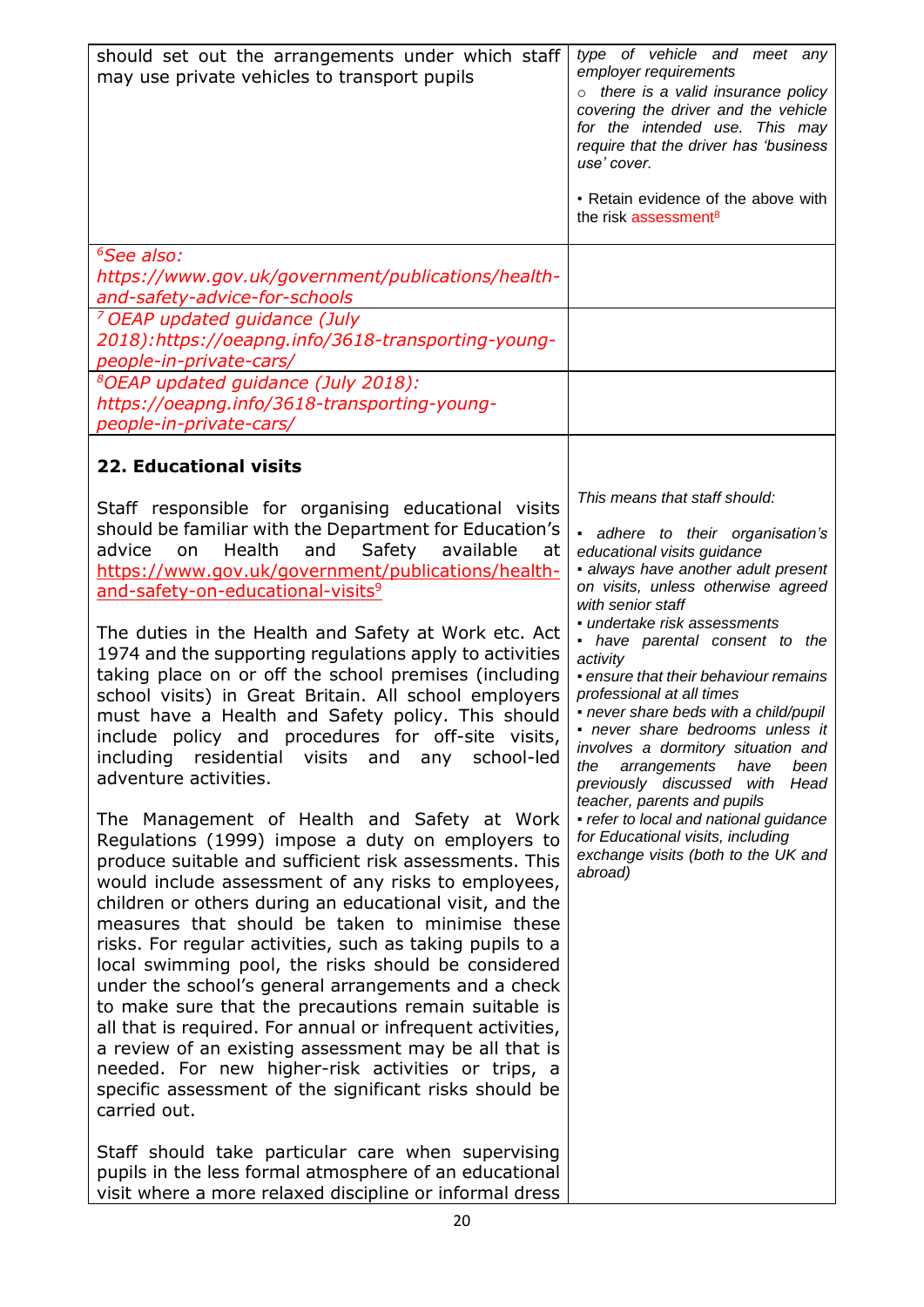| and language code may be acceptable. However, staff<br>remain in a position of trust and need to ensure that<br>their behaviour cannot be interpreted as seeking to<br>establish an inappropriate relationship or friendship.<br>Where out of school or setting activities include<br>overnight stays, careful consideration needs to be<br>given to sleeping arrangements. Pupils, adults and<br>parents should be informed of these prior to the start<br>of the trip. In all circumstances, those organising trips<br>and outings should pay careful attention to ensuring<br>there is a safe staff/child ratio and suitable gender mix<br>of staff.                                                                                                                                                                                                                                                                                                                                                                                                                                                                                                                                                                                                                                                                                                                                                                                                                                                                                                                                                                                                                     |                                                                                                                                                                                                                                                                                                                                                                                                                                                                                                                                                                                                                                                                                                                                                                                                                                                                                                                                                                                                                                                                                                                |
|-----------------------------------------------------------------------------------------------------------------------------------------------------------------------------------------------------------------------------------------------------------------------------------------------------------------------------------------------------------------------------------------------------------------------------------------------------------------------------------------------------------------------------------------------------------------------------------------------------------------------------------------------------------------------------------------------------------------------------------------------------------------------------------------------------------------------------------------------------------------------------------------------------------------------------------------------------------------------------------------------------------------------------------------------------------------------------------------------------------------------------------------------------------------------------------------------------------------------------------------------------------------------------------------------------------------------------------------------------------------------------------------------------------------------------------------------------------------------------------------------------------------------------------------------------------------------------------------------------------------------------------------------------------------------------|----------------------------------------------------------------------------------------------------------------------------------------------------------------------------------------------------------------------------------------------------------------------------------------------------------------------------------------------------------------------------------------------------------------------------------------------------------------------------------------------------------------------------------------------------------------------------------------------------------------------------------------------------------------------------------------------------------------------------------------------------------------------------------------------------------------------------------------------------------------------------------------------------------------------------------------------------------------------------------------------------------------------------------------------------------------------------------------------------------------|
| <sup>9</sup> Guidance is also available from the Outdoor Education<br>Advisers' Panel http://oeapng.info/                                                                                                                                                                                                                                                                                                                                                                                                                                                                                                                                                                                                                                                                                                                                                                                                                                                                                                                                                                                                                                                                                                                                                                                                                                                                                                                                                                                                                                                                                                                                                                   |                                                                                                                                                                                                                                                                                                                                                                                                                                                                                                                                                                                                                                                                                                                                                                                                                                                                                                                                                                                                                                                                                                                |
| 23. First Aid and medication                                                                                                                                                                                                                                                                                                                                                                                                                                                                                                                                                                                                                                                                                                                                                                                                                                                                                                                                                                                                                                                                                                                                                                                                                                                                                                                                                                                                                                                                                                                                                                                                                                                |                                                                                                                                                                                                                                                                                                                                                                                                                                                                                                                                                                                                                                                                                                                                                                                                                                                                                                                                                                                                                                                                                                                |
| All settings should have an adequate number of<br>qualified first-aiders. Parents should be informed when<br>first aid has been administered.<br>Any member of school staff may be asked to become<br>a qualified first-aider or to provide support to pupils<br>with medical conditions, including the administering of<br>medicines, but they cannot be required to do so unless<br>this forms part of their contract of employment <sup>10</sup><br>Staff should receive sufficient and suitable training<br>and achieve the necessary level of competency before<br>they take on responsibility to support children with<br>medical conditions.<br>Advice on managing medicines is included in the<br>statutory guidance on supporting pupils at school with<br>medical conditions. In circumstances where a pupil<br>needs medication regularly, this would usually be<br>recorded in their individual healthcare plan. This<br>provides details of the level and type of support a child<br>needs to manage effectively their medical condition in<br>school and should include information about the<br>medicine to be administered, the correct dosage and<br>any storage requirements.<br>After discussion with parents, children who are<br>competent should be encouraged to take responsibility<br>for managing their own medicines and procedures.<br>This could include for example, the application of any<br>ointment or sun cream, or use of inhalers or Epipens.<br>If a member of staff is concerned or uncertain about<br>the amount or type of medication being given to a<br>pupil this should be discussed with the Designated<br>Safeguarding Lead. | This means that education settings<br>should:<br>• ensure there are trained and<br>named individuals to undertake first<br>aid<br>responsibilities,<br>including<br>paediatric first aid if relevant<br>regularly<br>training is<br>ensure<br>monitored and updated<br>• refer to local and national First Aid<br>guidance and guidance on meeting<br>the needs of children with medical<br>conditions that adults should:<br>· adhere to the school or setting's<br>health and safety and supporting<br>with medical conditions<br>pupils<br>policies<br>• make other staff aware of the task<br>being undertaken<br>• have regard to pupils' individual<br>healthcare plans<br>· always ensure that an appropriate<br>health/risk<br>assessment<br>IS.<br>undertaken prior to undertaking<br>certain activities<br>· explain to the pupil what is<br>happening.<br>· always act and be seen to act in the<br>pupil's best interest<br>· make a record of all medications<br>administered<br>• not work with pupils whilst taking<br>medication unless medical advice<br>confirms that they are able to do so |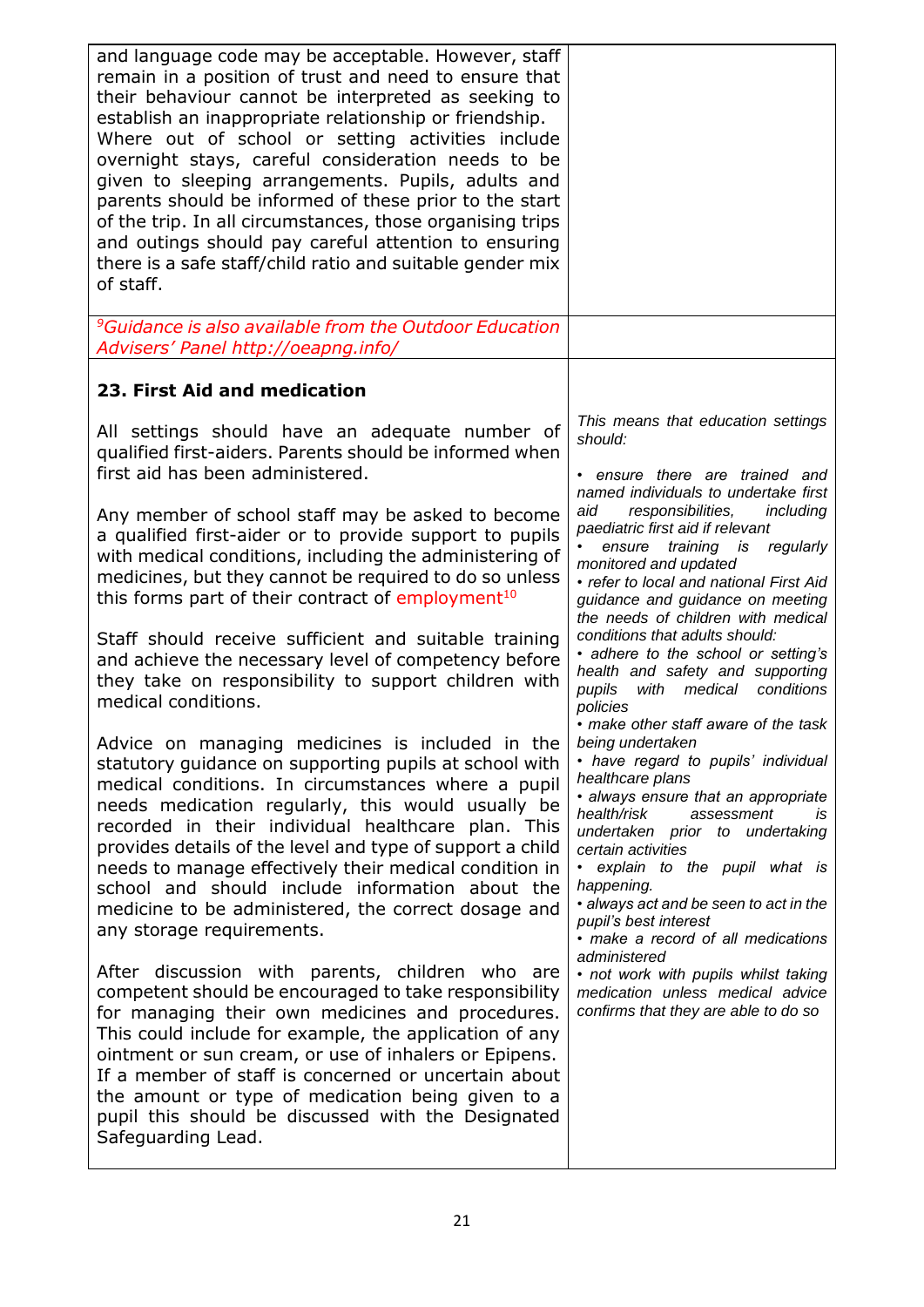| Adults taking medication which may affect their ability<br>to care for children should seek medical advice<br>regarding their suitability to do so and providers<br>should ensure that they only work directly with<br>children if that advice confirms that the medication is<br>unlikely to impair their ability to look after children.<br>Employers are also responsible for managing the<br>performance of their employees and for ensuring they<br>are suitable to work with children. |                                                                                                                                                                                                                                                                                                                                                                                   |
|----------------------------------------------------------------------------------------------------------------------------------------------------------------------------------------------------------------------------------------------------------------------------------------------------------------------------------------------------------------------------------------------------------------------------------------------------------------------------------------------|-----------------------------------------------------------------------------------------------------------------------------------------------------------------------------------------------------------------------------------------------------------------------------------------------------------------------------------------------------------------------------------|
| Risk assessment is likely to recommend that staff<br>medication on the premises must be securely stored<br>and out of reach of children at all times                                                                                                                                                                                                                                                                                                                                         |                                                                                                                                                                                                                                                                                                                                                                                   |
| <sup>10</sup> Teachers cannot be required to do these tasks but<br>other members of staff, whose contracts are agreed<br>locally, can be required to do so if their contracts<br>provide for it.                                                                                                                                                                                                                                                                                             |                                                                                                                                                                                                                                                                                                                                                                                   |
| 24. Photography, videos and other images /<br>media                                                                                                                                                                                                                                                                                                                                                                                                                                          |                                                                                                                                                                                                                                                                                                                                                                                   |
| Many educational activities involve recording images.<br>These may be undertaken for displays, publicity, to<br>celebrate achievement and to provide records of<br>evidence of the activity. Under no circumstances<br>should staff be expected or allowed to use their<br>personal equipment to take images of pupils at or on<br>behalf of the school or setting.                                                                                                                          | This means that staff should:<br>adhere to their establishment's<br>policy<br>• only publish images of pupils where<br>they and their parent/carer have<br>given explicit written consent to do<br>so<br>• only take images where the pupil is                                                                                                                                    |
| All settings should have arrangements with regard to<br>the taking and use of images, which is linked to their<br>safeguarding and child protection policy. This should<br>cover the wide range of devices which can be used for<br>taking/recording images e.g. cameras, mobile-<br>phones, smart phones, tablets, web-cams etc. and<br>arrangements for the use of these by both staff,<br>parents and visitors.                                                                           | happy for them to do so<br>• only retain images when there is a<br>clear and agreed purpose for doing<br>so<br>store images in an appropriate<br>secure place in the school or setting<br>· ensure that a senior member of<br>that<br>staff<br>is<br>aware<br>the<br>photography/image equipment is<br>being used and for what purpose                                            |
| Whilst images are regularly used for very positive<br>purposes, adults need to be aware of the potential for<br>these to be taken and/or misused or manipulated for<br>pornographic or 'grooming' purposes. Particular<br>regard needs to be given when images are taken of<br>young or vulnerable children who may be unable to<br>question why or how the activities are taking place.                                                                                                     | • be able to justify images of pupils in<br>their possession<br>• avoid making images in one to one<br>situations<br>This means that adults should not:<br>· take images of pupils for their<br>personal use                                                                                                                                                                      |
| Pupils who have been previously abused in a manner<br>that involved images may feel particularly threatened<br>by the use of photography, filming etc. Staff should<br>any pupil who<br>remain<br>sensitive<br>to<br>appears<br>uncomfortable and should recognise the potential for<br>misinterpretation.                                                                                                                                                                                   | · display or distribute images of<br>pupils unless they are sure that they<br>have parental consent to do so (and,<br>where appropriate, consent from the<br>child)<br>• take images of children using<br>personal equipment<br>• take images of children in a state of<br>undress or semi-undress<br>- take images of a child's injury,<br>bruising or similar (e.g. following a |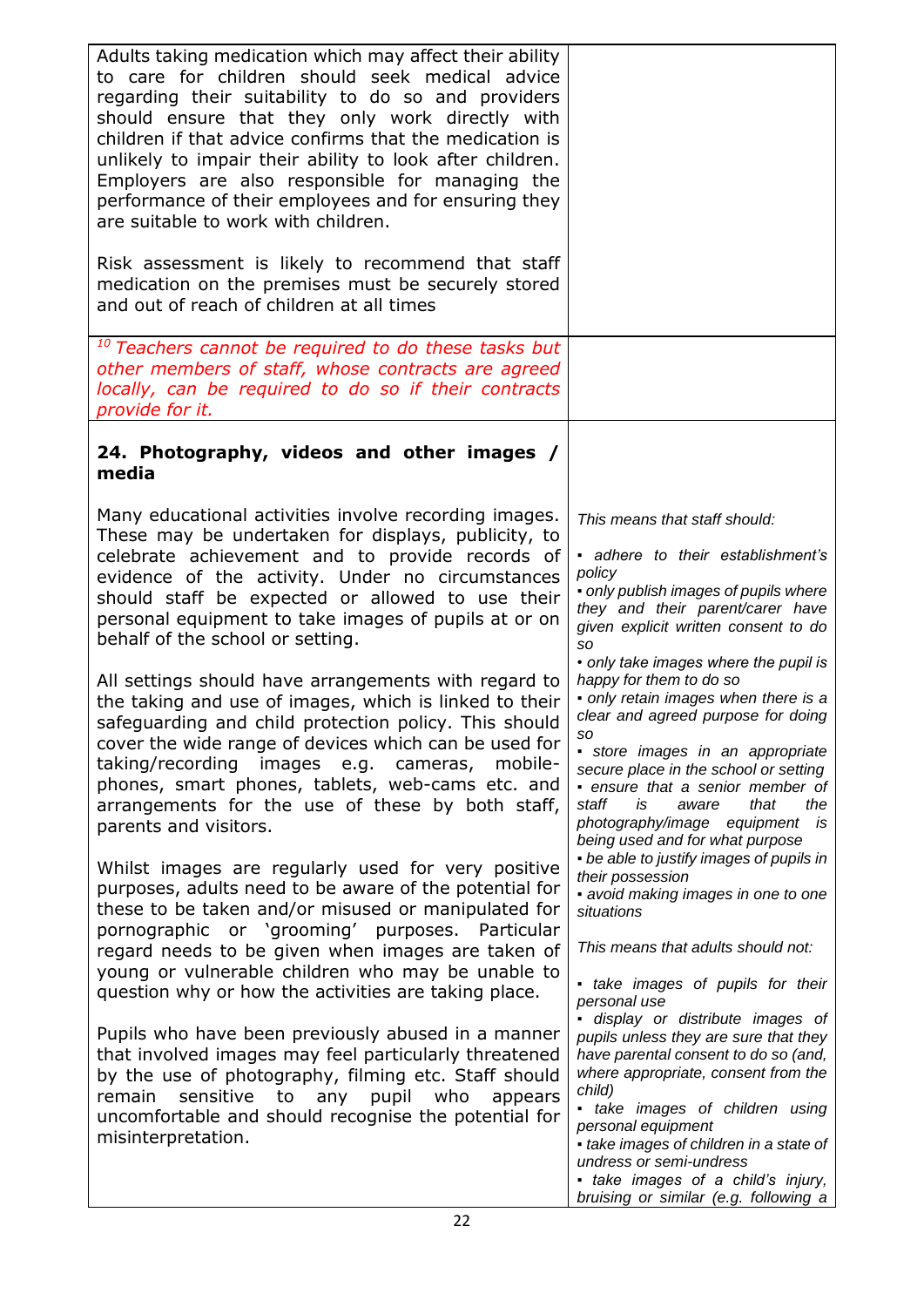| Making and using images of pupils will require the age<br>appropriate consent of the individual concerned and<br>their parents/carers. Images should not be displayed<br>on websites, in publications or in a public place without<br>such consent. The definition of a public place includes<br>areas where visitors to the setting have access.<br>For the protection of children, it is recommended that                                                                                                                                            | disclosure of abuse)<br>even<br>if<br>requested by children's social care<br>- make audio recordings of a child's<br>disclosure<br>• take images of children which could<br>be considered as indecent or sexual                                                                              |
|--------------------------------------------------------------------------------------------------------------------------------------------------------------------------------------------------------------------------------------------------------------------------------------------------------------------------------------------------------------------------------------------------------------------------------------------------------------------------------------------------------------------------------------------------------|----------------------------------------------------------------------------------------------------------------------------------------------------------------------------------------------------------------------------------------------------------------------------------------------|
| when using images for publicity purposes that the<br>following guidance should be followed:<br>if the image is used, avoid naming the child,                                                                                                                                                                                                                                                                                                                                                                                                           |                                                                                                                                                                                                                                                                                              |
| (or, as a minimum, use first names rather than<br>surnames)<br>if the child is named, avoid using their image<br>schools and settings should establish whether<br>the image will be retained for further use, where and<br>for how long<br>images should be securely stored and used<br>only by those authorised to do so.                                                                                                                                                                                                                             |                                                                                                                                                                                                                                                                                              |
| 25. Exposure to inappropriate images                                                                                                                                                                                                                                                                                                                                                                                                                                                                                                                   |                                                                                                                                                                                                                                                                                              |
| Staff should take extreme care to ensure that children<br>and young people are not exposed, through any<br>medium, to inappropriate or indecent images.<br>There are no circumstances that will justify adults:<br>downloading, possessing or distributing<br>making,<br>indecent images or pseudo-images of children (child<br>abuse images). Accessing these images, whether<br>using the setting's or personal equipment, on or off<br>the premises, or making, storing or disseminating<br>such material is illegal.                               | This means that staff should:<br>- abide by the establishment's<br>acceptable use and e-safety policies<br>· ensure that children cannot be<br>exposed to indecent or inappropriate<br>images<br>· ensure that any films or material<br>shown<br>to<br>children<br>are<br>age<br>appropriate |
| If indecent images of children are discovered at the<br>establishment or on the school or setting's equipment<br>immediate referral should be made to the<br>an<br>Designated Officer (DO) and the police contacted if<br>relevant. The images/equipment should be secured<br>and there should be no attempt to view or delete the<br>images as this could jeopardise necessary criminal<br>action. If the images are of children known to the<br>school, a referral should also be made to children's<br>social care in line with local arrangements. |                                                                                                                                                                                                                                                                                              |
| Under no circumstances should any adult use school<br>or setting equipment to access pornography. Personal<br>equipment containing pornography or links to it should<br>never be brought into or used in the workplace. This<br>will raise serious concerns about the suitability of the<br>adult to continue working with children and young<br>people.                                                                                                                                                                                               |                                                                                                                                                                                                                                                                                              |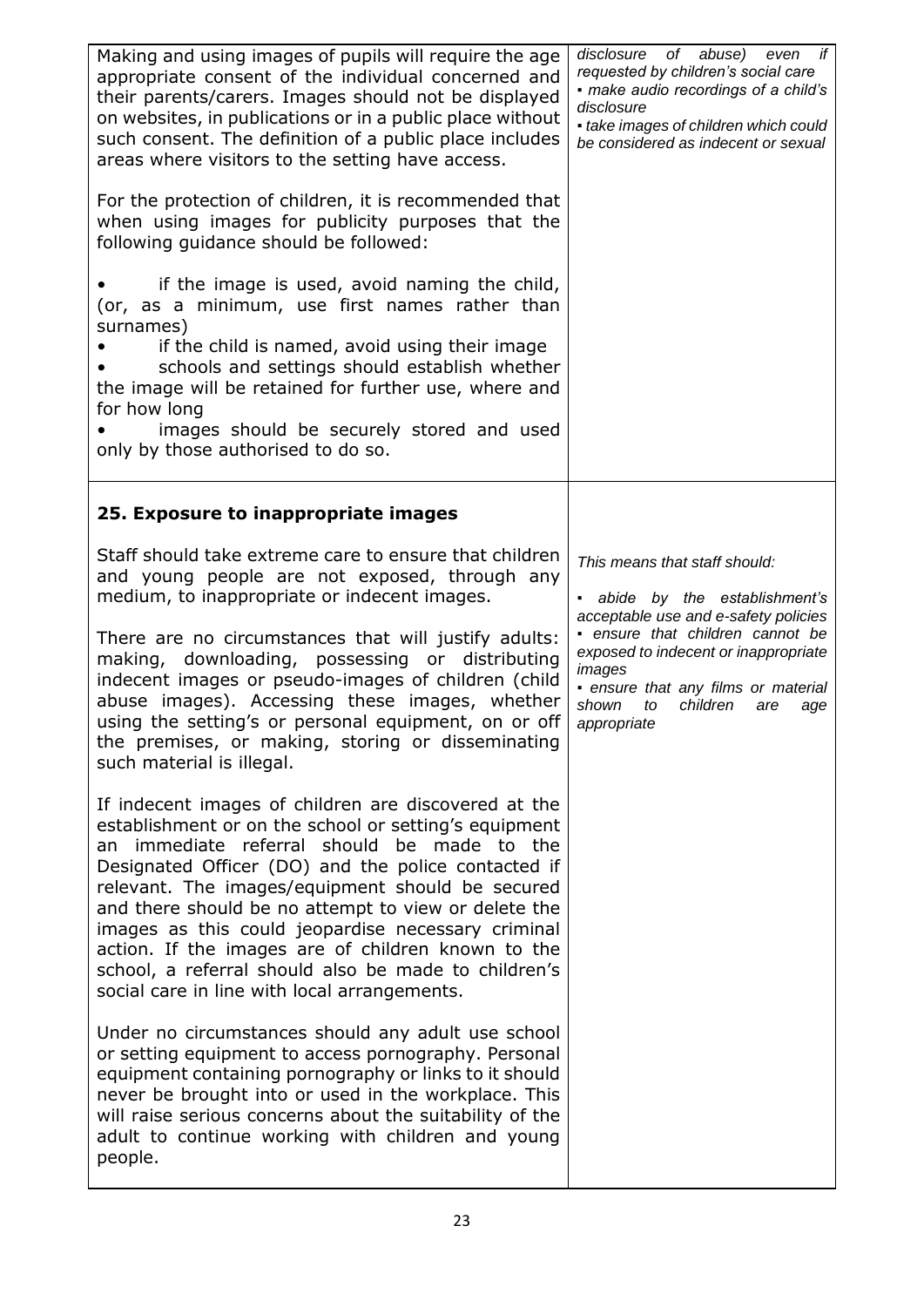| Staff should keep their passwords confidential and not<br>allow unauthorised access to equipment. In the event<br>of any indecent images of children or unsuitable<br>material being discovered on a device the equipment<br>should not be tampered with in any way. It should be<br>secured and isolated from the network, and the DO<br>contacted without delay. Adults should not attempt to<br>investigate the matter or evaluate the material<br>themselves as this may lead to a contamination of<br>evidence and a possibility that they will be at risk of<br>prosecution themselves. |                                                                                                                                                                                                                                                                                                                                                                                                 |
|-----------------------------------------------------------------------------------------------------------------------------------------------------------------------------------------------------------------------------------------------------------------------------------------------------------------------------------------------------------------------------------------------------------------------------------------------------------------------------------------------------------------------------------------------------------------------------------------------|-------------------------------------------------------------------------------------------------------------------------------------------------------------------------------------------------------------------------------------------------------------------------------------------------------------------------------------------------------------------------------------------------|
| 26. Personal living accommodation including on-<br>site provision                                                                                                                                                                                                                                                                                                                                                                                                                                                                                                                             |                                                                                                                                                                                                                                                                                                                                                                                                 |
| Generally, staff should not invite any pupils into their<br>living accommodation unless the reason to do so has<br>been firmly established and agreed with their manager<br>and the pupil's parents/carers.                                                                                                                                                                                                                                                                                                                                                                                   | This means that staff should:<br>• be vigilant in maintaining their<br>privacy, including when living in on-<br>site accommodation                                                                                                                                                                                                                                                              |
| It is not appropriate for staff to be expected or<br>requested to use their private living space for any<br>activity, play or learning. This includes seeing pupils<br>for e.g. discussion of reports, academic reviews,<br>tutorials, pastoral care or counselling. Managers<br>should ensure that appropriate accommodation for<br>such activities is found elsewhere in the setting.<br>Under no circumstances should pupils be asked to<br>assist adults with jobs or tasks, either for or without<br>reward, at or in their private accommodation.                                       | • be mindful of the need to avoid<br>placing themselves in vulnerable<br>situations<br>• refuse any request for their<br>accommodation to be used as an<br>additional resource for the school or<br>setting<br>• be mindful of the need to maintain<br>appropriate<br>personal<br>and<br>professional boundaries<br>· not ask pupils to undertake jobs or<br>errands for their personal benefit |
| This guidance should also apply to all other persons<br>living in or visiting the private accommodation.                                                                                                                                                                                                                                                                                                                                                                                                                                                                                      |                                                                                                                                                                                                                                                                                                                                                                                                 |
| 27. Overnight supervision and examinations                                                                                                                                                                                                                                                                                                                                                                                                                                                                                                                                                    |                                                                                                                                                                                                                                                                                                                                                                                                 |
| There are occasions during exam periods when<br>timetables clash and arrangements need to be made<br>to preserve the integrity of the examination process.<br>In these circumstances, examination boards may<br>allow candidates to take an examination the following<br>morning, including Saturdays.                                                                                                                                                                                                                                                                                        | This means that:<br>· schools should ensure that all<br>arrangements reflect a duty of care<br>towards pupils and staff<br>Where staff do supervise candidates<br>overnight:                                                                                                                                                                                                                    |
| The supervision of a candidate on journeys to and from<br>the centre and overnight may be undertaken by the<br>candidate's parent/carer or centre staff.                                                                                                                                                                                                                                                                                                                                                                                                                                      | • a full health and safety risk<br>assessment should have been<br>undertaken<br>· all members of the household                                                                                                                                                                                                                                                                                  |
| The examination board<br>requires the centre to<br>determine a method of supervision which ensures the<br>wellbeing. As a result,<br>candidate's<br>in<br>some<br>circumstances staff may be asked to volunteer to<br>supervise students perhaps in their own homes.                                                                                                                                                                                                                                                                                                                          | should have had appropriate vetting<br>including, where eligible, DBS and<br>barred list checks<br>· all arrangements should be made in<br>partnership and agreement with the<br>pupil and parents/carers                                                                                                                                                                                       |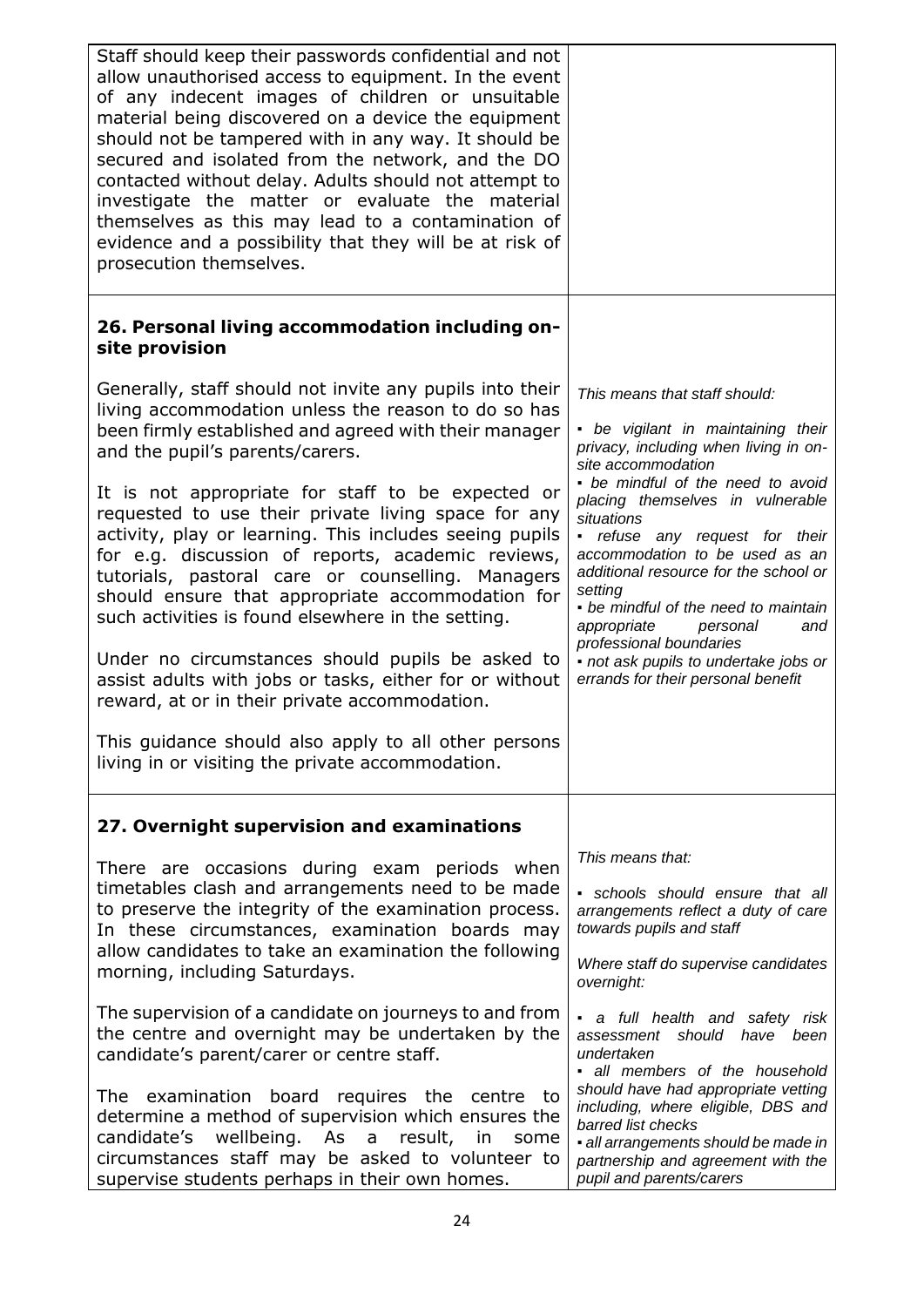| overriding consideration<br>the<br>The<br>should<br>be<br>safeguarding of both the pupil and staff; therefore<br>many local authorities, professional associations and<br>unions do not endorse the practice of staff supervising<br>candidates overnight in their own homes. Some<br>schools employ alternatives such as a 'sleep-over' on<br>the school premises.<br>Where arrangements are made for a staff member to<br>supervise a pupil overnight then all<br>necessary<br>safeguards should be in place.                                                                                                                                                                                                                                                                                                                                                                                                                                                                                                                                   | • arrangements involving one to one<br>supervision should be avoided<br>wherever possible.<br>as much choice, flexibility and<br>contact with 'the outside world',<br>should be incorporated into any<br>arrangement so far as is consistent<br>with appropriate supervision<br>• whenever possible, independent<br>oversight of arrangements should be<br>made<br>• any situation which gives rise to<br>complaint,<br>disagreement<br>or<br>misunderstanding<br>should<br>be<br>reported<br>· staff should have regard to any<br>local and national guidance                                                                         |
|---------------------------------------------------------------------------------------------------------------------------------------------------------------------------------------------------------------------------------------------------------------------------------------------------------------------------------------------------------------------------------------------------------------------------------------------------------------------------------------------------------------------------------------------------------------------------------------------------------------------------------------------------------------------------------------------------------------------------------------------------------------------------------------------------------------------------------------------------------------------------------------------------------------------------------------------------------------------------------------------------------------------------------------------------|----------------------------------------------------------------------------------------------------------------------------------------------------------------------------------------------------------------------------------------------------------------------------------------------------------------------------------------------------------------------------------------------------------------------------------------------------------------------------------------------------------------------------------------------------------------------------------------------------------------------------------------|
| 28. Curriculum                                                                                                                                                                                                                                                                                                                                                                                                                                                                                                                                                                                                                                                                                                                                                                                                                                                                                                                                                                                                                                    |                                                                                                                                                                                                                                                                                                                                                                                                                                                                                                                                                                                                                                        |
| Many areas of the curriculum can include or raise<br>subject matter which is sexually explicit or of a political<br>or sensitive nature. Care should be taken to ensure<br>that resource materials cannot be misinterpreted and<br>clearly relate to the learning outcomes identified by<br>the lesson plan. This can be supported by developing<br>ground rules with pupils to ensure sensitive topics can<br>be discussed in a safe learning environment. This plan<br>should highlight particular areas of risk and sensitivity<br>and care should especially be taken in those areas of<br>the curriculum where usual boundaries or rules are<br>less rigorously applied e.g. drama<br>The curriculum can sometimes include or lead to<br>unplanned discussion about subject matter of<br>a<br>sexually explicit, political or otherwise sensitive<br>nature. Responding to children's questions requires<br>careful judgement and staff should take guidance in<br>circumstances<br>from<br>the<br>Designated<br>these<br>Safeguarding Lead. | This means that staff should:<br>• have clear written lesson plans<br>• take care when encouraging pupils<br>to use self-expression, not to<br>overstep personal and professional<br>boundaries<br>• be able to justify all curriculum<br>materials and relate these to clearly<br>identifiable lessons plans.<br>This means that adults should not:<br>enter<br>into<br>or<br>encourage<br>inappropriate discussions which may<br>offend or harm others<br>undermine fundamental British<br>values<br>• express any prejudicial views<br>• attempt to influence or impose their<br>personal values, attitudes or beliefs<br>on pupils |
| Care should be taken to comply with the setting's<br>policy on spiritual, moral, social, cultural (SMSC)<br>which should promote fundamental British values and<br>be rigorously reviewed to ensure it is lawful and<br>consistently applied. Staff should also comply at all<br>times with the policy for relationships and sex<br>education (RSE). It should be noted that parents have<br>the right to withdraw their children from all or part of<br>any sex education provided but not from the National<br>Curriculum for Science.                                                                                                                                                                                                                                                                                                                                                                                                                                                                                                          |                                                                                                                                                                                                                                                                                                                                                                                                                                                                                                                                                                                                                                        |
| 29. Whistleblowing                                                                                                                                                                                                                                                                                                                                                                                                                                                                                                                                                                                                                                                                                                                                                                                                                                                                                                                                                                                                                                |                                                                                                                                                                                                                                                                                                                                                                                                                                                                                                                                                                                                                                        |
| Whistleblowing is the mechanism by which staff can<br>voice their concerns, made in good faith, without fear                                                                                                                                                                                                                                                                                                                                                                                                                                                                                                                                                                                                                                                                                                                                                                                                                                                                                                                                      | This means that schools and settings<br>should:                                                                                                                                                                                                                                                                                                                                                                                                                                                                                                                                                                                        |